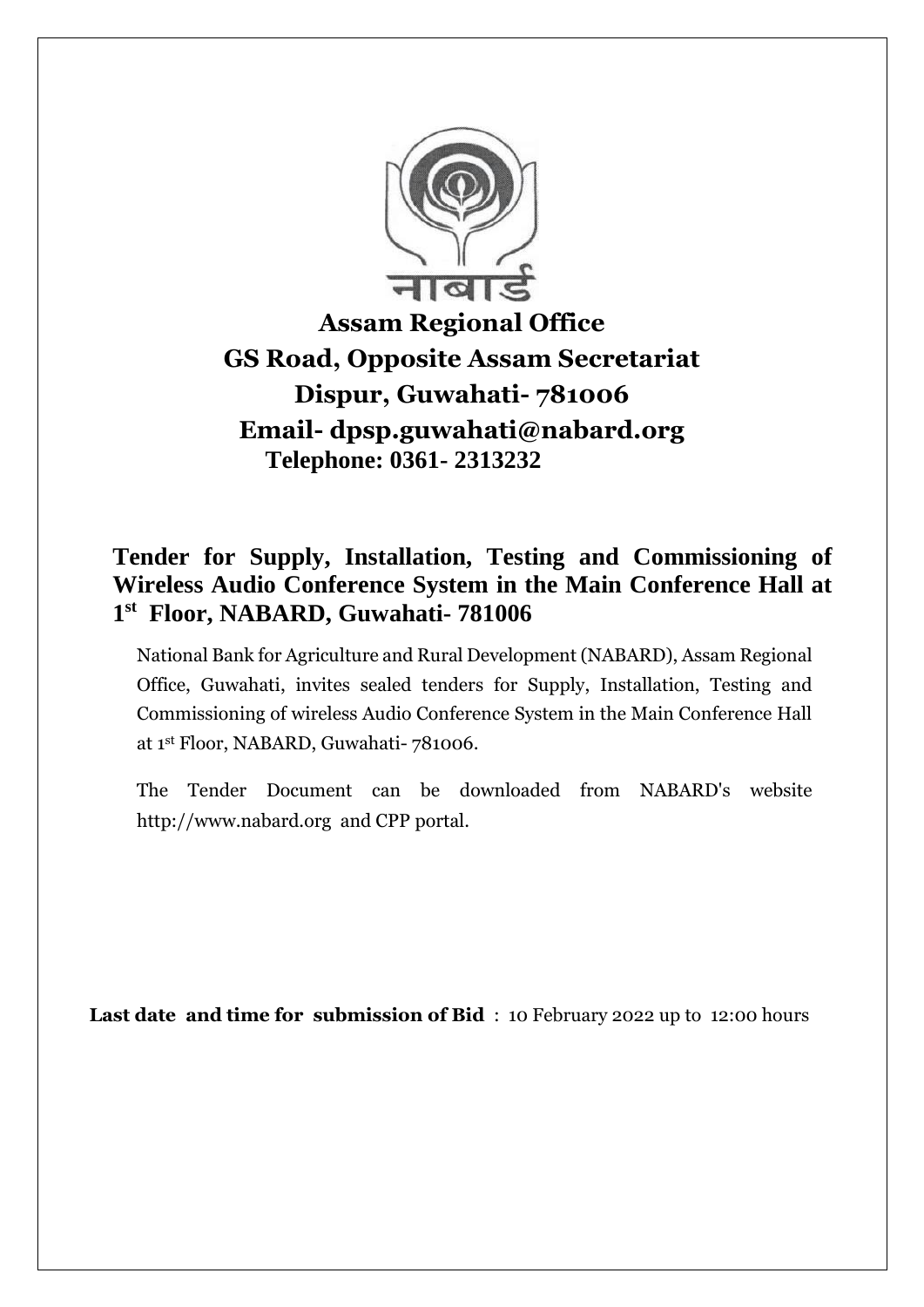



**Tender for Supply, Installation, Testing and Commissioning of Wireless Audio Conference System in the Main Conference Hall at 1 st Floor, NABARD, Guwahati- 781006**

## **Important dates and information**

| Date of issue of Tender                                 | 04/02/2022                                      |
|---------------------------------------------------------|-------------------------------------------------|
| Time and last date for submission of Tender             | 12:00 hours 10 /02/2022                         |
| <b>Earnest Money Deposit (EMD)</b>                      | Rs. $15,000/-$                                  |
| Time and date of opening of Technical and<br>Price Bids | 15:30 hours 10/02/2022                          |
| <b>Completion Period</b>                                | one week from issue of work order               |
| Defect Liability Period                                 | One Year from the date of virtual<br>completion |

Tender Documents to be submitted and addressed to:

The Chief General Manager, NABARD, Assam RO, GS Road, Opposite Assam Secretariat, Dispur, Guwahati-781006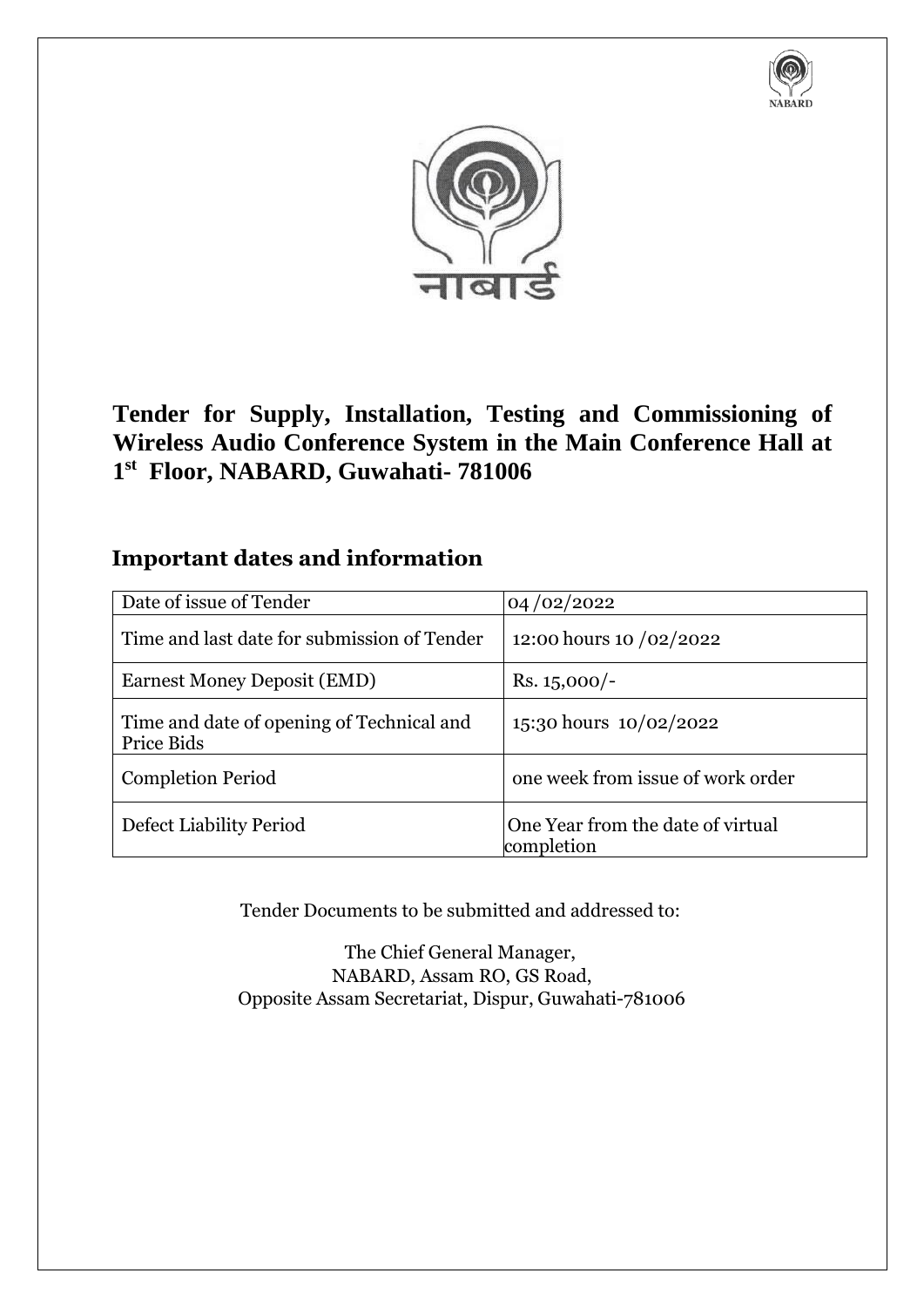

# **Table of Contents**

# **Part-I Technical Bid**

| S No.            | <b>Particulars</b>                                            | Page No. |
|------------------|---------------------------------------------------------------|----------|
| 1                | Notice Inviting Tender                                        | $4 - 6$  |
| $\mathbf{2}$     | Form of Tender                                                | $7 - 8$  |
| 3                | Condition of tenders                                          | 9        |
| $\boldsymbol{4}$ | Instructions to Bidders and General conditions of<br>contract | $10-19$  |

## **Annexures**

| $\mathbf I$  | Covering letter for the submission of tender                                                     | 20        |
|--------------|--------------------------------------------------------------------------------------------------|-----------|
| $\mathbf{I}$ | Organizational or financial profile of the Tenderer/ Bidder                                      | $21 - 22$ |
| III          | Proforma for Bank Account Details                                                                | 23        |
| IV           | Manufacturer's Authorization Form(MAF)/ OEM<br>Authorisation form                                | 24        |
| $\mathbf{V}$ | Backup Commitment from the Manufacturer for system<br>Maintenance                                | 25        |
| VI           | Detailed technical specification required and specifications<br>of the components to be supplied | $26 - 27$ |
| <b>VII</b>   | Technical specification compliance sheet/Machine<br><b>Installation Report</b>                   | 28        |
| VIII         | <b>Articles of Agreement</b>                                                                     | $29 - 31$ |
| IX           | Letter of Indemnity and Undertaking                                                              | $32 - 33$ |

# **Part- II**

# **Price Bid**

|  | Price Bid/Schedule of Quantities | $34 - 37$ |
|--|----------------------------------|-----------|
|--|----------------------------------|-----------|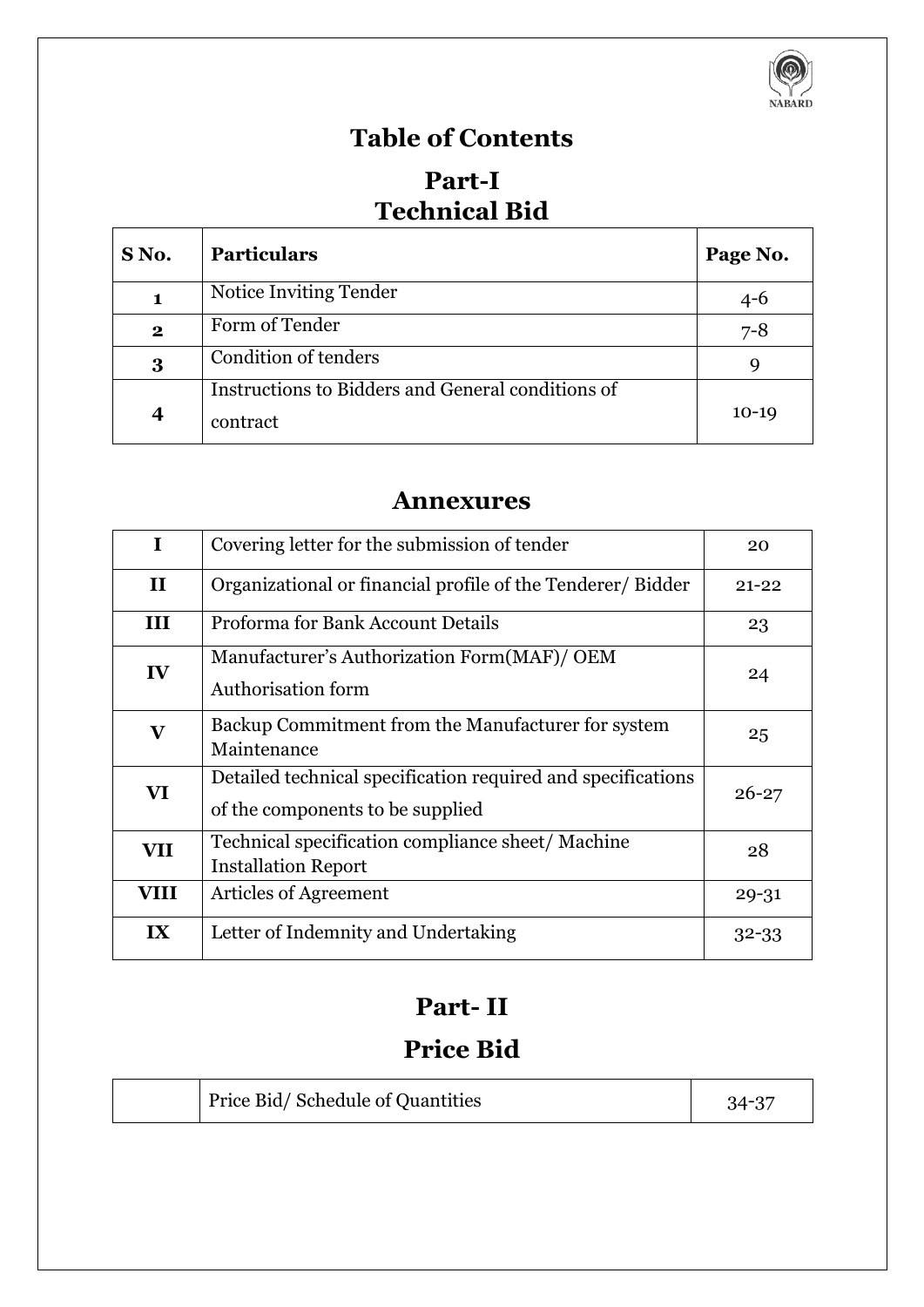

## **NOTICE INVITING TENDER**

Tender No NB.Assam /NIT/09 /DPSP/ Conference System /2021-22

04 February 2022

Madam/ Dear Sir,

## **Tender for Supply, Installation, Testing and Commissioning of Wireless Audio Conference System in the Main Conference Hall at 1 st Floor, NABARD, Guwahati- 781006**

National Bank for Agriculture and Rural Development, is a body corporate established under the NABARD Act, 1981 (hereinafter referred to as "NABARD") having its Head Office at Plot No. C-24, Block 'G', Bandra Kurla Complex, Bandra (East), Mumbai - 400051 and Regional Offices (ROs) / Training Establishments (TEs) in different cities across the country**.**

NABARD, Assam Regional Office, Guwahati intends to invite sealed Tenders for Tender for Supply, Installation, Testing and Commissioning of Wireless Audio Conference System in the Main Conference Hall at 1st Floor, NABARD, Guwahati-781006. Bids to be submitted before **12:00 hrs on – 10 February 2022.**

This NIT (tender document) can be downloaded from our website at https://www.nabard.org and CPP portal. The bidders are expected to thoroughly read the tender document to understand all aspects of the work before submission of tender documents.

#### **Submission of Bids**

The offer will have to be submitted in two parts; Part - I Technical Bid & Part- II Price Bid in separate envelopes. However, both the Technical and Price bid will be opened at same time.

#### **Part-1 Technical Bid (Envelope 1)**

**Envelope No. 1 shall be super scribed as "Technical Bid".** The Technical Bid shall be submitted on the letterhead of the tenderer as per the enclosed format **(Annexure -I)** in a sealed cover and shall contain the following:

**1.**Earnest Money Deposit as mentioned at **Point 6 of General conditions of contract of the Tender.**

2. A copy of Proposal document including **Annexures** listed below duly signed by authorized signatory of the Vendor/Bidder on each page.

- a) Form of tender
- b) Pre-qualification criteria.
- c) General conditions of contract.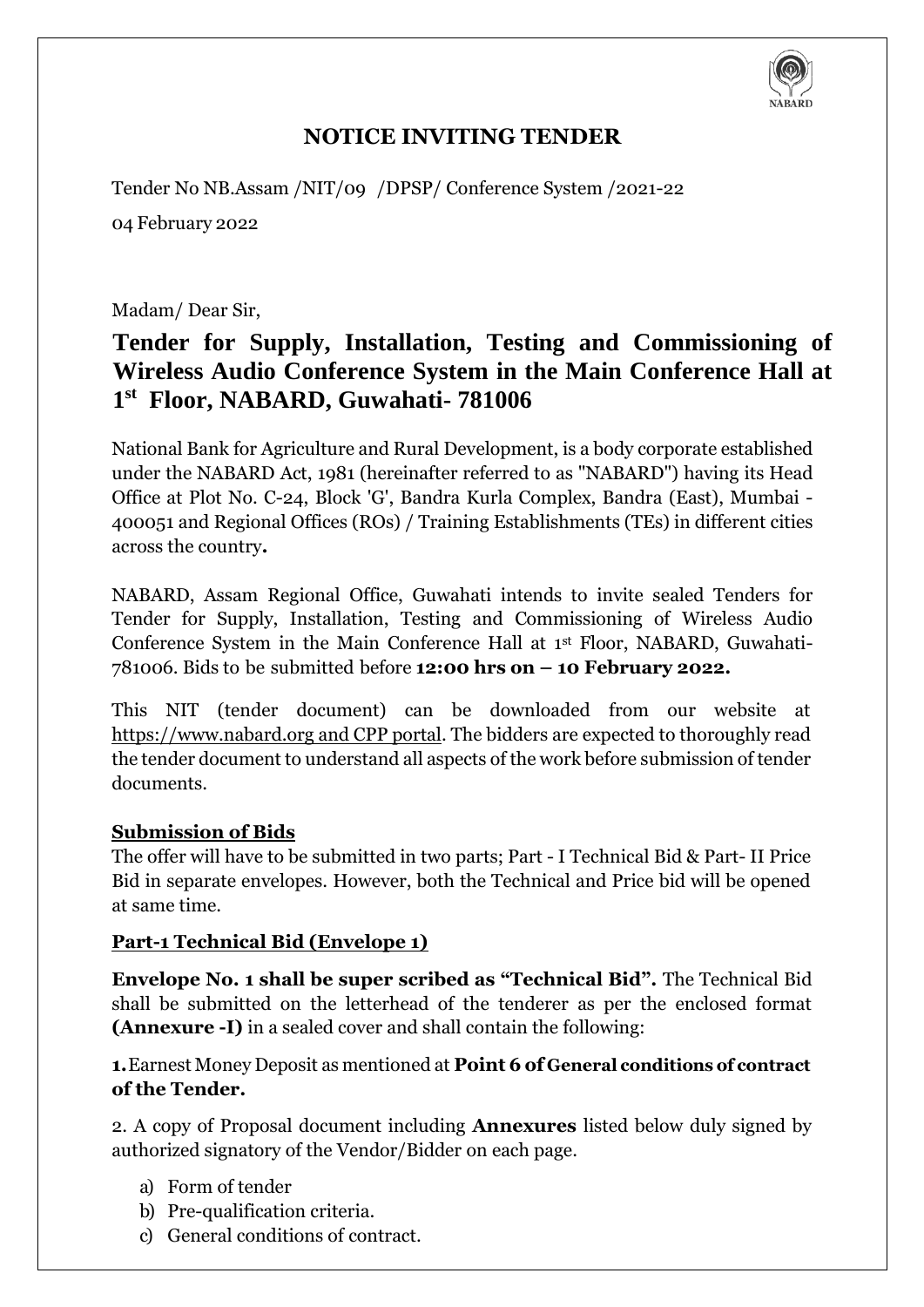

- d) **Annexure I-** Covering letter for Submission of offer.
- e) **Annexure II-** Organizational financial profile of Vendor/ Bidder.
- f) **Annexure III** Proforma for bank account details.
- g) **Annexure IV** Manufacturer's Authorization Form (MAF) or OEM (Original Equipment Manufacturer) Authorization form.
- h) **Annexure V-** Back up commitment for system maintenance
- i) **Annexure VI-** Detailed specification required and specifications of the components to be supplied.

3) Vendor/Bidder's letter giving technical clarifications (if any).

4) An Undertaking by the Authorized Signatory of the Vendor/Bidder, on the letter head of the Vendor/Bidder stating that the Vendor/Bidder has not been blacklisted by any Central/State Government Organization or PSU for any corrupt and fraudulent practice.

The following **forms** should be submitted at appropriate time after awarding tender:

- a) **Annexure VII** Technical specification compliance sheet/Machine Installation Report
- b) **Annexure VIII-** Articles of Agreement.
- c) **Annexure IX** Letter of Indemnity and Undertaking.

Each page of the quotation document must be signed with proper seal of Vendor/Bidder. It should be specifically noted that the **contents of Technical Bid must not reveal commercials/ Price Bid.**

## **Part-2 Price Bid (Envelope 2)**

Price Bid should contain the following:

**1.**Prices in Indian Rupees only, with detailed break-up of prices as per **Price Bid.**

2. **The Schedule of Quantities** as per the specifications and the most competitive prices offered in respect of the items listed in price Bid.

3. The Commercial Offer should be in conformity with the terms indicated in **Price Composition.**

4. The Price Bid should not contradict the Technical Bid in any manner.

**Envelope I and Envelope II may both be placed and submitted in another sealed cover super scribed "Tender for Supply, Installation, Testing and Commissioning of Wireless Audio Conference System in the Main Conference Hall at 1st Floor, NABARD, Guwahati- 781006" and addressed to Chief General Manager, National Bank for Agriculture and Rural Development, GS Road, Dispur, Guwahati- 781006.**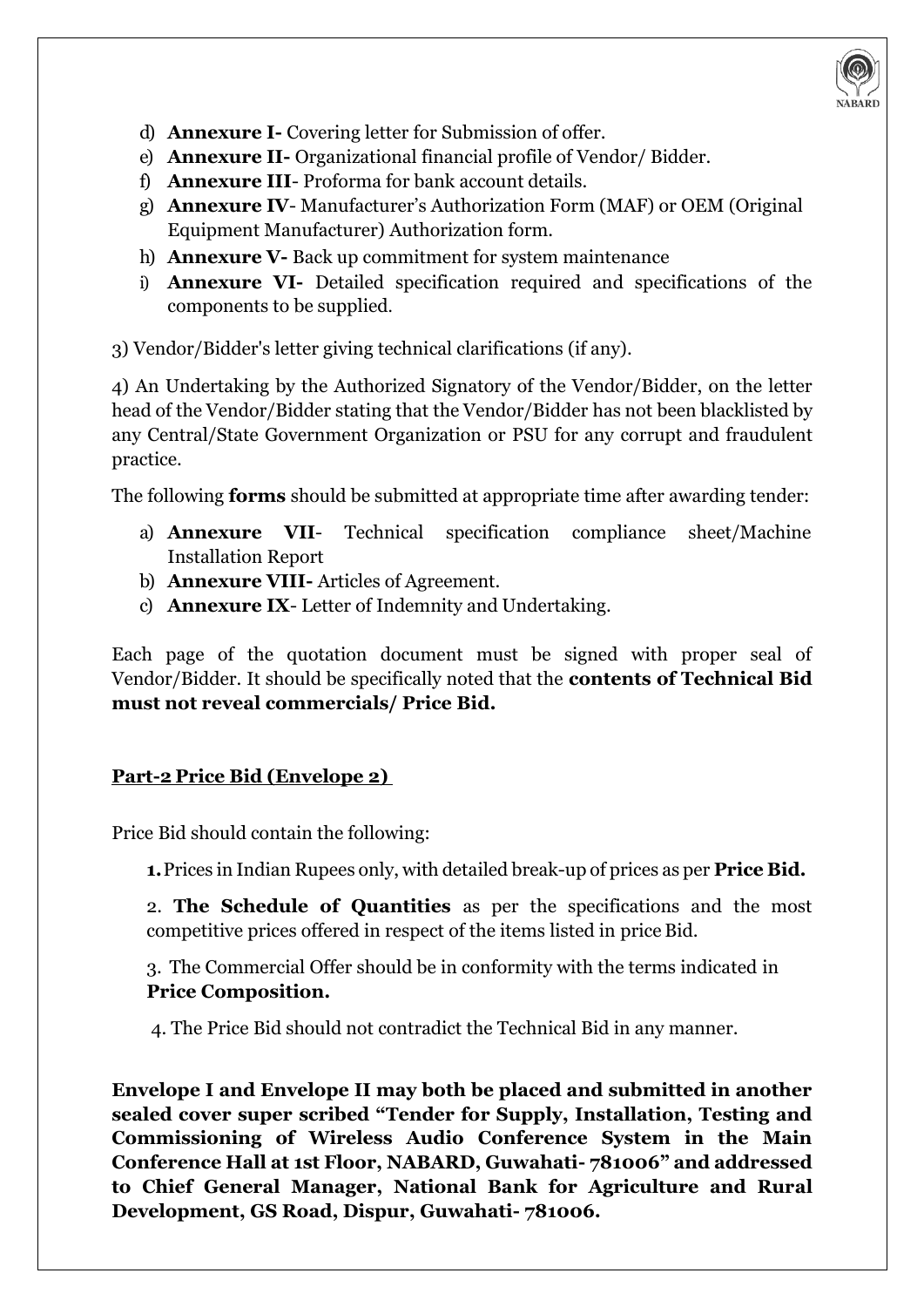

#### **Opening of Offer:**

**Both the Envelope No. 1 & 2** containing the Technical Bid & Price Bid respectively will be opened at **3.30pmon**10 February 2022 or in case of any eventuality as decided by NABARD**.** The Bids will be opened at the Regional Office in the presence of the Chief General Manager, NABARD, Assam Regional office, Guwahati or any other officer designated for the purpose by him and will be opened in the presence of authorized representatives of the individual bidding firms who choose to be present at the time of opening.

 $Sd$  /-( **Shri Walter Kujur**) Deputy General Manager

**Disclaimer:** NABARD may accept or reject any or all Response/s to this request for Tender in its discretion or may ask for any additional information from the bidders. **NABARD may also vary its requirements**, add to or amend the terms, procedure and protocol set out in this request for Tender for bonafide reasons, which will be notified to all through notice on its website. Further, NABARD hereby reserves its right to annul the Tender process at any time prior to the contract award without incurring any liability towards the bid.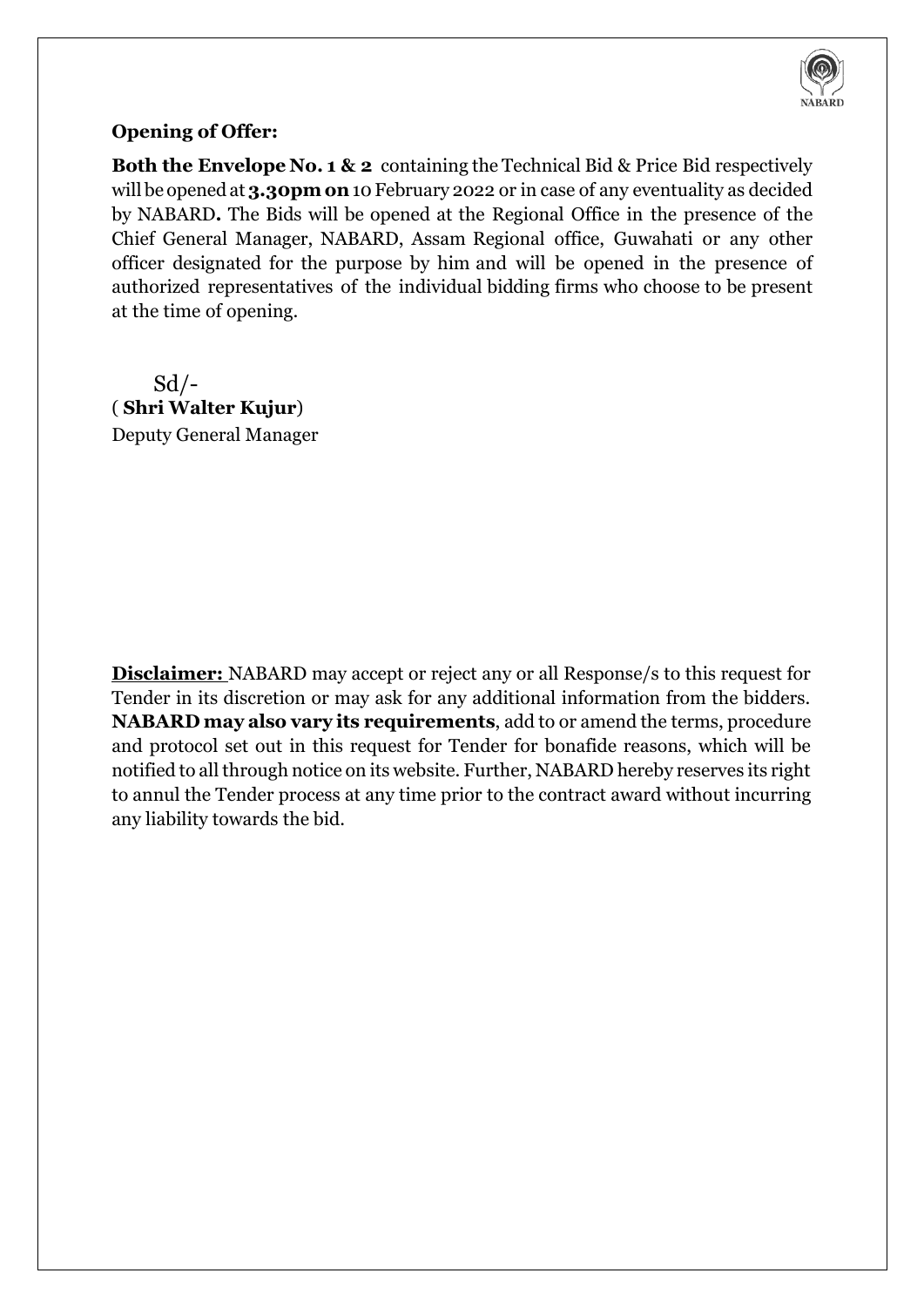

## **FORM OF TENDER**

Date: Place:

The Chief General Manager, NABARD, Assam Regional Office, G S Road, Opposite Assam secretariat, Dispur, Guwahati-781006

Dear Sir

### **"Tender for Supply, Installation, Testing and Commissioning of Wireless Audio Conference System in the Main Conference Hall at 1st Floor, NABARD, Guwahati- 781006"**

Having examined the conditions relating to the works specified in the Memorandum hereinafter set out, having visited and examined the site of the works specified in the said Notice Inviting Tender (NIT) and having acquired the requisite information relating thereto as affecting the tender, I/We hereby offer to execute the works specified in the said Memorandum within the time specified, at the rates to be mentioned in the Price Bid, which may be issued to us by NABARD in the event that we qualify the Technical Bid and in accordance in all respects with the Technical Specifications (given in Annexure VI) and instructions referred in 'Instructions to Bidders and General Conditions of contract', the Articles of Agreement (Annexure-VIII) and Price Bid with such materials as are provided for, by and in all other respects in accordance with such conditions so far as they may be applicable.

Should this tender be accepted, I/We hereby agree to abide by and fulfil the terms and provisions of the said Conditions of Contract annexed hereto so far as they may be applicable or in default thereof to forfeit the EMD and pay to the National Bank for Agriculture and Rural Development, the amount mentioned in the said Conditions.

Our Bankers are:

1.

2.

The names of partners of our firm are: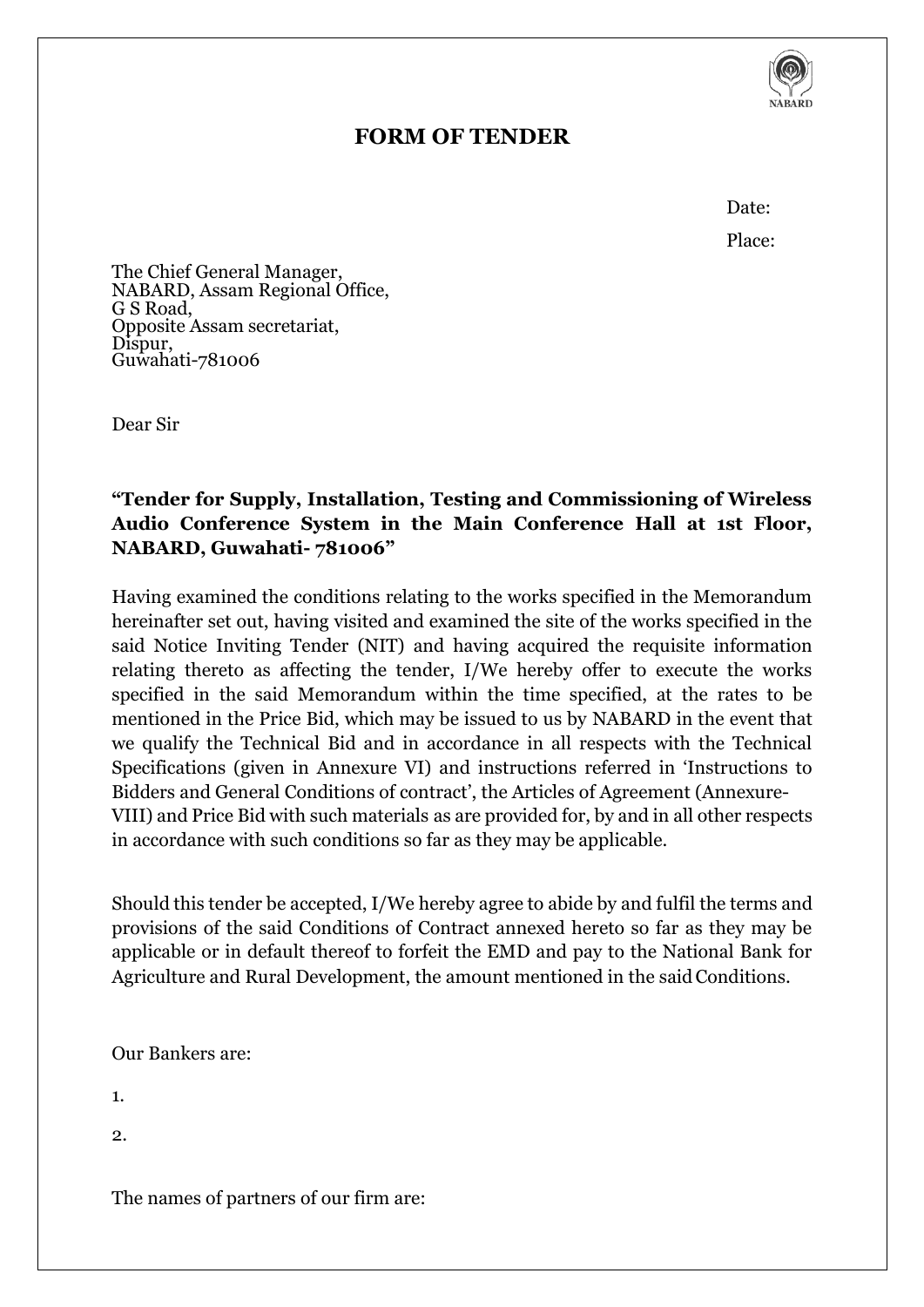

1.

2.

3.

Name of the partner of the firm Authorized to

sign:

OR

Name of person having Power of Attorney to sign the contract (certified copy of the Power of Attorney should be attached)

Yours faithfully

Signature of Tenderer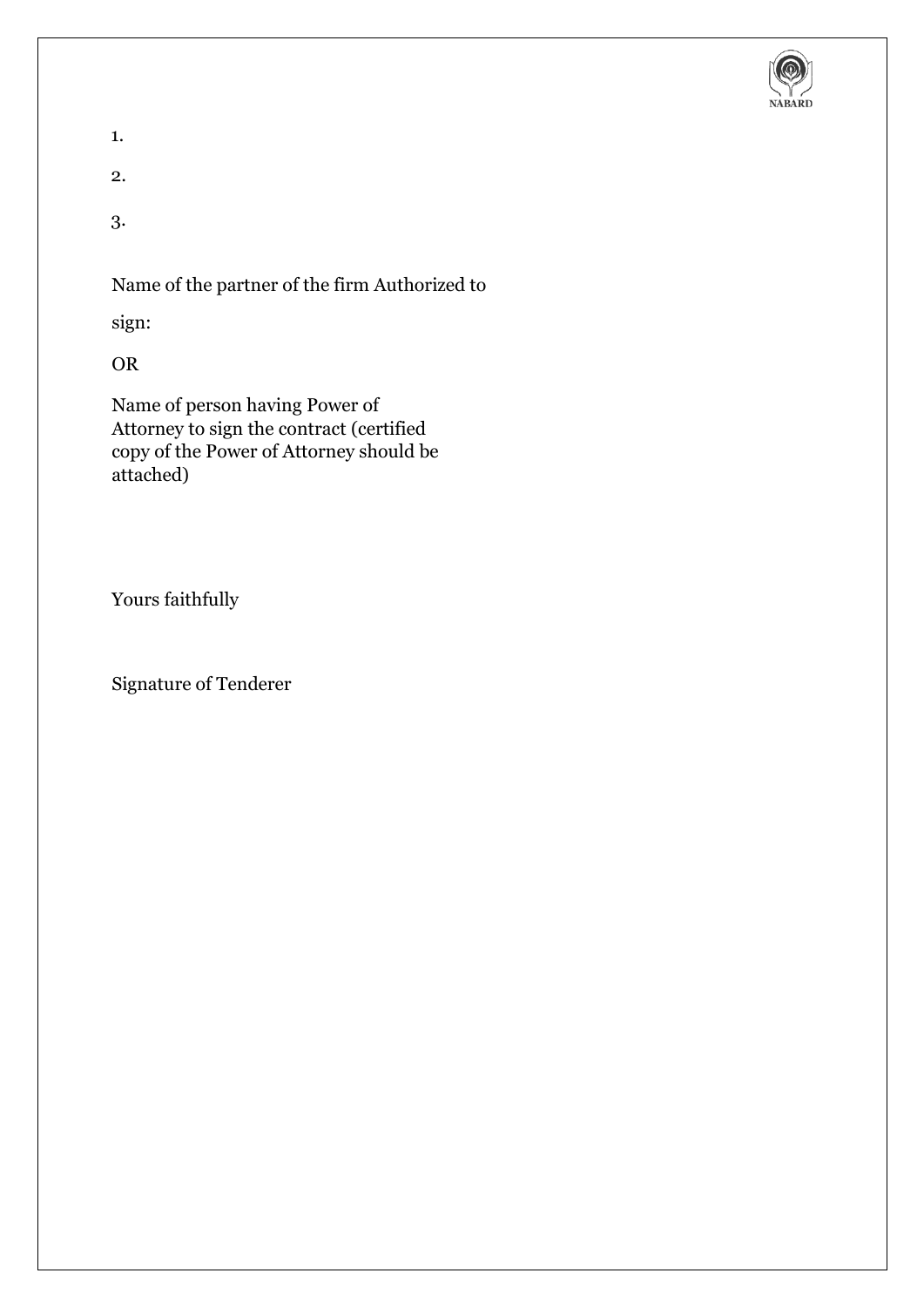

## **CONDITIONS OF TENDER**

| Sr.<br>No.     | Pre-qualification criteria                                                                                                                                                                                                                                                                                                                                                                    | <b>Supporting Document to be</b><br>submitted                                                                                                                                                            |
|----------------|-----------------------------------------------------------------------------------------------------------------------------------------------------------------------------------------------------------------------------------------------------------------------------------------------------------------------------------------------------------------------------------------------|----------------------------------------------------------------------------------------------------------------------------------------------------------------------------------------------------------|
| $\mathbf{1}$   | The Bidder should have office in<br>Guwahati                                                                                                                                                                                                                                                                                                                                                  | Office Address proof document issued by<br>Govt. Agency                                                                                                                                                  |
| $\mathbf{2}$   | Should have been in this business at least for<br>the last 7 years.                                                                                                                                                                                                                                                                                                                           | Proof of experience                                                                                                                                                                                      |
| 3              | Should have average annual turnover of Rs.<br>2.25 lakh (Rupees two lakh twenty five<br>thousand only) per year for last 3 financial<br>years ending 31-03-2021                                                                                                                                                                                                                               | Annual turnover of last three financial year<br>duly certified by the Statutory Auditors                                                                                                                 |
| $\overline{4}$ | Should have Goods and Service Tax<br>Registration No.                                                                                                                                                                                                                                                                                                                                         | <b>GST Registration Certificate</b>                                                                                                                                                                      |
| 5              | <b>Financial standing through</b><br>a) ITR (Income Tax Returns), of last 3<br>financial years ending on 31 March 2021.<br>b) Balance sheet and profit & Loss account<br>of last 3 financial years ending on 31 March<br>2021.                                                                                                                                                                | a) Income Tax Returns of last three<br>financial years ending on 31 March 2021.<br>b) Balance sheet and P & L Account<br>statement certified by CA of last 3 financial<br>years ending on 31 March 2021. |
| 6              | Should have experience of working with<br>Public Sector Units, MNCs or other reputed<br>firms on Supply of Audio Conference System<br>and the firm should have done at least:<br>i.<br>Three similar works valuing not<br>less than Rs. 3.00 lakh<br>Two similar works valuing not less<br>ii.<br>than Rs. 3.75 lakhs or<br>One similar work valuing not less<br>iii.<br>than Rs. 6.00 lakhs. | Copies of work order & Completion<br>certificates                                                                                                                                                        |
| 7              | Authorized / Certified dealer/ supplier.                                                                                                                                                                                                                                                                                                                                                      | Manufacturer's Authorisation<br>Form(MAF)/OEM Authorization letter to be<br>submitted in prescribed format (Annexure-<br>IV).                                                                            |
| 8              | Backup Commitment from the manufacturer<br>for Wireless Audio Conference System<br>maintenance                                                                                                                                                                                                                                                                                                | Backup Commitment from the<br>manufacturer for Digital Audio Conference<br>System maintenance to be submitted in<br>prescribed format (Annexure-V).                                                      |
| 9              | <b>EMD</b> Deposit                                                                                                                                                                                                                                                                                                                                                                            | UTR number to be submitted                                                                                                                                                                               |

Decision of the Bank with regard to selection of Contractors will be final. The Bank is not bound to assign any reasons thereof. Any false and / or inadequate information can result in rejection of the tender. The selection of the bidders is based entirely upon the capability and resources of prospective bidders to perform the particular contract satisfactorily, taking into account above criteria.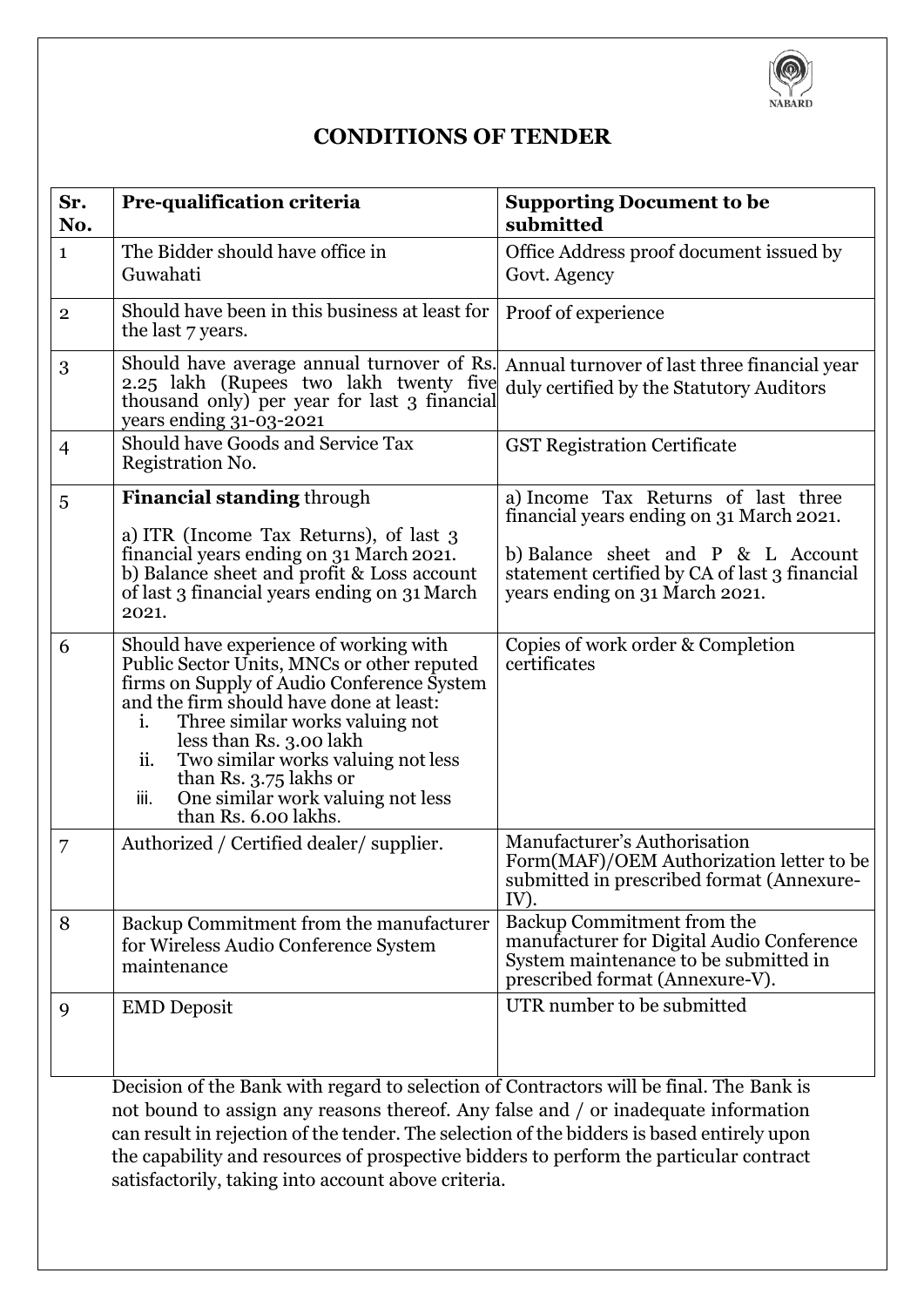

## **INSTRUCTIONS TO BIDDERS AND GENERAL CONDITIONS OF CONTRACT**

- **1. Mode of submission of tender:** Sealed offers should be submitted in the envelopes and should be addressed to The Chief General Manager, Department of Premises, Security and Procurement, NABARD, Assam Regional Office, Opposite Assam Secretariat, G S Road, Dispur, Guwahati- 781006 and super scribed with **"Tender for Supply, Installation, Testing and Commissioning of Wireless Audio Conference System in the Main Conference Hall at 1st Floor, NABARD, Guwahati- 781006"**
- **2. Contents of submitted bid**: Should contain the documents as prescribed in Notice Inviting Tender. The tenderer must use only the Price Bid format issued by the Bank, to fill in the rates. Any addition/ alteration in the text of the tender made by the tenderer shall not be considered. The Bank at its discretion may consider such tender/s invalid. The price bids should not contain any conditions whatsoever and any conditional bids shall be rejected.
- **3. Mismatch in figures and words:** Rates and amounts should be quoted both in figures and in words in columns specified. All erasures and alterations made while filling the quotation must be attested by initials of the tenderer. Overwriting of figures is not permitted. Failure to comply with either of these conditions will render the tender void at the Bank's option. No advice whatsoever especially on any change in rate, specifications or conditions after the opening of the tender will be entertained. On checking, if discrepancy is found, the rates, which corresponds to the total amount worked out by the vendor shall be taken as correct. In case, the rate assessed does not work out to the amount of an item or it does not correspond with the rate written either in figures or in words, then the rates quoted by the Contractor in words shall be taken as correct. Where the rates quoted by the Contractor in figures and in words tally but the amount is not worked out correctly the rates quoted by the Contractor will be taken as correct and not the amount.
- **4.** Each page of the Tender Document should be signed by the bidder in token of his / their having acquainted himself / themselves with the tender conditions as laid down. Any tender with any of the documents not so signed will be liable to be rejected. The tender submitted on behalf of a firm shall be signed by all the partners of the firm or by a partner who has the necessary authority on behalf of the firm to enter into the proposed contract. Otherwise, the tender may be rejected by the Bank.
- **5. Validity of tender:** Validity of the quoted rates shall be **three months** from the date of opening of price bid tenders.

#### **6. Earnest Money Deposit (EMD)**

**Mode of depositing EMD:** The Vendor/Bidder shall furnish an EMD for an amount of Rs. 15,000/- (Rupees fifteen thousand only) by way of electronic mode of fund transfer (NEFT/RTGS)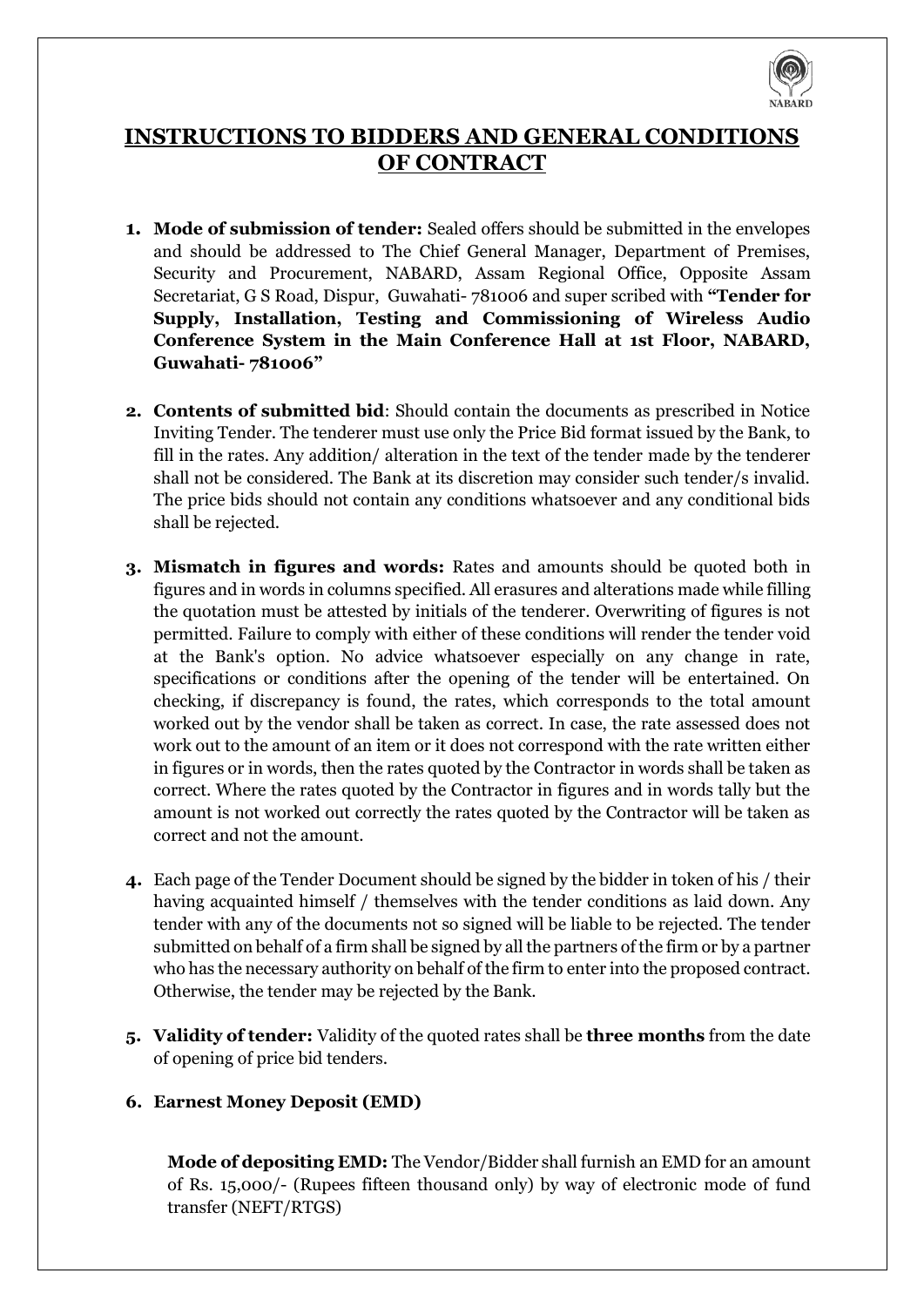

NABARD's Account details of which is as follows:

**Name of Account : National Bank for Agriculture and Rural Development Bank Name : NABARD**

**Branch Name : Head Office , Mumbai** 

**Account Number (VAN) : NABADMN12**

**IFS Code : NBRD0000002 (Underlined figures to be read as zero)** 

Documentary evidence of deposit in the form of UTR (Unique Transaction Reference) / Receipt Voucher is to be enclosed along with the duly filled, signed & complete tender in all respects. Tender without EMD shall be rejected.

**Refund of EMD:** The EMD will be returned to the tenderer if his tender is not accepted by NABARD but without any interest thereon. The Tenderer shall furnish bank account details in the format given in this tender (**Annexure III**). The EMD paid by the successful tenderer shall be retained by NABARD as part of security till the defect liability period. No interest shall be paid on this deposit.

**Forfeiture of EMD:** The EMD shall be forfeited in case the tenderer fails to comply with any of the conditions of the Contract / Tender Document or if he withdraws his tender at any point of time before award of the work, in which case, he will also, not be allowed to participate in the event of any re-tender.

- **7. Retention Money Deposit (RMD):** Retention money @ 5% will be recovered from the bill.
- **8. Security Deposit:** Earnest Money Deposit and Retention Money Deposit will form a total Security Deposit. The security deposit will be 5% of the total value of work executed. The entire Security Deposit will be refunded after the expiry of defects liability period. No interest will be paid on it.
- **9. Non-Bonafide tender**: The tender which is not accompanied by the prescribed EMD shall be called 'Non-Bonafide Tender'. Normally Non-Bonafide tender shall not be considered for acceptance.
- **10.Submission of documents:** If any of the documents is missing or unsigned, the tender may be considered invalid by the Bank at its discretion.
- **11. Receipt of tenders:** The tenders should be submitted latest by 12:00 hrs on 10 February 2022. The tenders should be dropped in the tender box located in **Third Floor**, in our above mentioned office. Tenders sent by fax or email will not be accepted. In case the submission date falls on a holiday, then, the tenders should be submitted on the next working day.
- *12. The National Bank for Agriculture and Rural Development (NABARD) does not bind itself to accept the lowest or any tender and reserves to itself the right to accept or reject any or all the tenders, either in whole or in part, without assigning any reason for doing so.*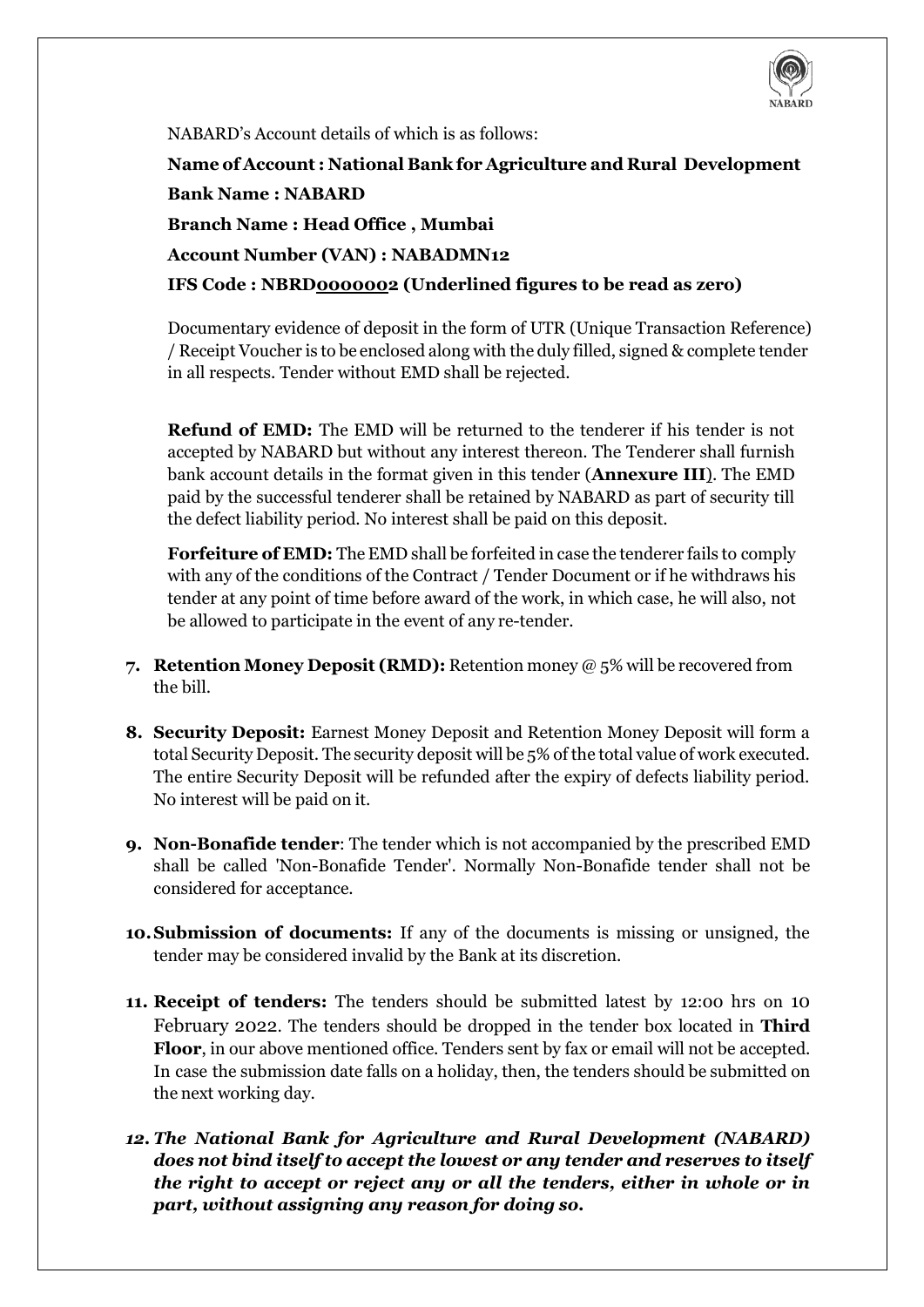

- **13.** The quantities mentioned in the Schedule of Quantity of Part-II are indicative and can increase or decrease during the execution of work, no claim on this account shall be admissible.
- **14. Opening of tenders:** The tender will be opened on the same day as that of last date for submission of tender, **at 15:30 hrs on** 10 February 2022, or as decided by the bank in case of any eventuality, in the presence of bidders' representatives, should they choose to be present.
- **15. Execution of contract:** On receipt of intimation from the Employer of the acceptance of his/ their tender, by way of Work Order, the successful tenderer shall sign an agreement in accordance with the format prescribed herein and the Price Bid. A Work Order by the National Bank for Agriculture and Rural Development of a tender will constitute a binding contract between NABARD and the bidder so tendering, whether such formal agreement is or is not subsequently executed.
- **16. Purchase of non-judicial stamp paper:** The cost of such stamp paper is to be borne by the successful tenderer. The agreement needs to be stamped as per latest provisions of the applicable Stamp Act.
- **17. Subletting of contract:** The tenderer shall not assign the contract and shall not sublet any portion of the contract except with the written consent of the Employer. In case of breach of these conditions, the Employer may serve a notice in writing on the tenderer rescinding the contract whereupon the security deposit shall stand forfeited to the Employer, without prejudice to his other remedies against the tenderer.
- **18.**The tenderer must obtain for himself on his own responsibility and at his own expenses all the information which may be necessary for the purpose of making tender and for entering into a contract and inspect the site of the work, acquaint himself with all local conditions, means of access to the work, nature of work and all matters pertaining thereto.
- **19. Firmness of rates:** The rates quoted in the tender/ offer shall be for the complete item including, supply, installation, assembling at site/ testing and commissioning (if any) at site. The rate shall also include all charges for storing, watch and ward, reinstating and making good the damaged work if any to its original finish, etc. The rates quoted shall be deemed to be for finished work to be measured at site. The rates quoted in the tender shall include all charges for packing, transport, loading, unloading and for delivery at site. Tenderers must include in their rates, GST or any other tax and prevailing duty or other levy as existing, levied by the Central Government or any State Government or Local Authority, if applicable, from time to time. No claim in respect of increase in any other tax, duty or levy during the duration of the contract shall be entertained by the Employer. The same will remain firm during the contract period.

The tenderer shall note that unless otherwise stated the tender is strictly on item rate basis and his attention is drawn to the fact that rate should be correct, workable and selfsupporting. The tenderer shall carry out all works necessary for completion of work and for delivering results. No claim shall be entertained on this account.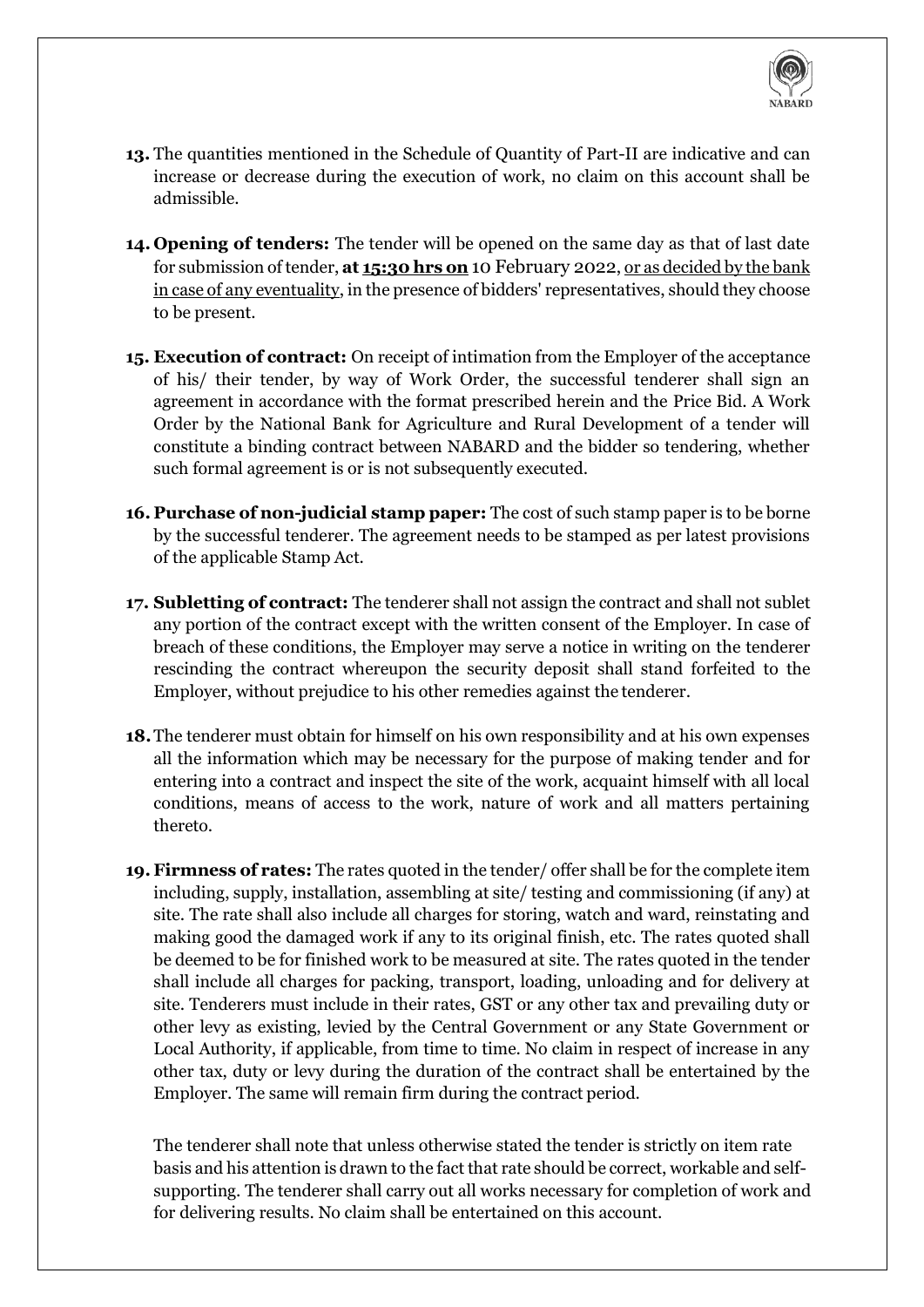

- **20.** Time allowed for carrying out the work shall be strictly observed by the tenderer. The work shall throughout the stipulated period of the contract be proceeded with all due diligence.
- **21.** The successful tenderer is bound to carry out any or all items of work necessary for the completion of the job even though such items are not included in the quantities and rates.
- **22.**The successful tenderer must cooperate with the other Contractors appointed by the Employer so that the work shall proceed smoothly with the least possible delay and to the satisfaction of the Bank's Engineer/ Officials.
- **23.**The tenderer shall guarantee that the work shall be free from any defects whatsoever for a period of 01 year Defects Liability Period (warranty) from the date of successful completion of the work.
- **24.Completion Schedule:** The work allotted to the Bidder is to be **completed within one weeks** from the date of issue of the Work Order. Bidders are advised to visit the site and get themselves fully acquainted with the general and local site conditions, particularly those bearing upon transportation, handling, storage and the like, prior to quoting for the work.
- **25.Liquidated damages:** Liquidated Damages shall be recovered from the Contractor's dues for delay in completion of the work. The quantum of liquidated damages per week shall be calculated at 0.25% of the estimated cost put to tender subject to a maximum 5% of the accepted tender amount.
- **26.Extension of time:** If the Contractors desire any extension of time for completion of work on grounds of there, having been unavoidable hindrances in execution or any other ground, they shall apply in writing immediately after the occurrence of the hindrances. Such application shall contain complete details of hindrances, which hindered the Contractors in the execution of the work. If in the opinion of Bank's Engineer / Officials, works be delayed by force majeure such as: (a) war/ hostilities, (b) riots or civil commotion, (c) earthquakes, fire tempest, lightening or other natural / physical disasters, etc., (d) restrictions imposed by the Government which prevent or delay the execution of the order or by any other reasons and in such cases, if any such extension of time in execution of work is granted by the Bank, the extension of time will be given without prejudice to Bank's right to recover liquidated damages or compensation under the relevant contract clause and no extra claim will be paid by the Employer whatsoever on account of delay or idle labour/machinery.
- **27.Compensation for delay:** The tenderer shall not be entitled to any compensation for any loss suffered by him on account of delays in commencing or executing the work, whatever the cause of delays may be including delays arising out of modifications to the work entrusted to him or in any subcontract connected therewith or delays inawarding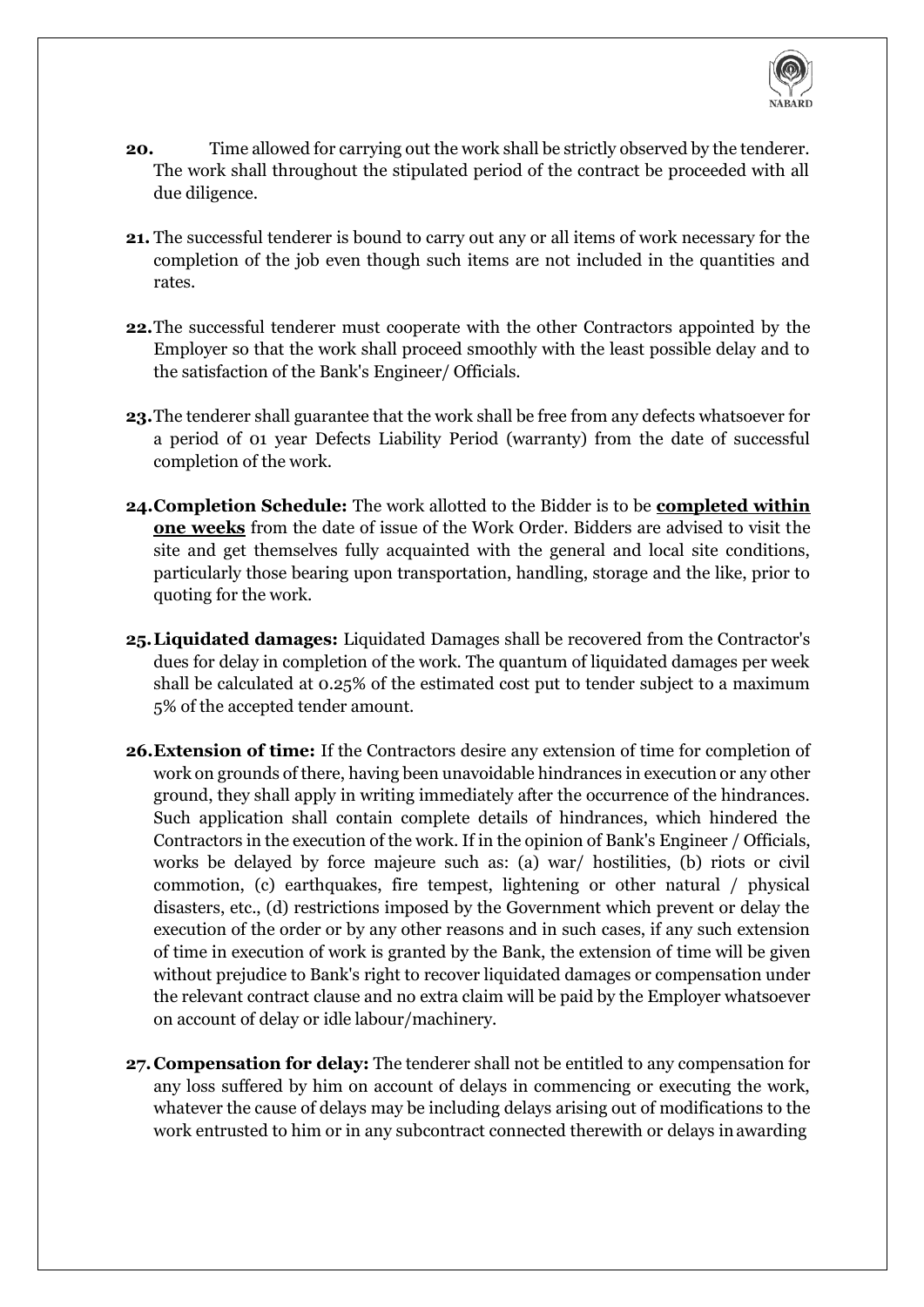

contracts for other trades of the project or in commencement or completion of such works or for any other reason whatsoever and the Employer shall not be liable for any claim in respect thereof. The Employer does not accept liability for any sum besides the tender amount, subject to such variations as are provided for herein.

- **28.Defect liability period**: The Defects Liability Period shall commence from the date of virtual completion/ full and final supply installation etc. to the satisfaction of the Bank. Any defect that may appear within the Defects Liability Period, shall be rectified by the tenderer without any extra cost to the Employer. In case of failure to do so **within 10 days** from such notice from the Employer, the Employer may get such rectification works carried out through any other firm and expenditure incurred by the Employer shall be recovered from any money due to the tenderer at the cost and risk of the tenderer. Only, after all the defects pointed out during the Defects Liability Period have been satisfactorily rectified by the tenderer will the release of the Security Deposit be considered.
- **29.**No escalation shall be allowed on the rates of this contract. Any extra item required for proper completion of work shall be got approved from NABARD and shall be paid on actual labour and material cost plus 15% towards overhead and profit. Rate analysis should be submitted by the Contractor for approval.
- **30.**No mobilization advance or any type of advance shall be paid to the Contractor.
- **31. Storage at site:** Storage space may be allowed at site as per the availability. The Contractor will have to make his own arrangement for security and locking arrangement of the storage space. The Contractor may be required to vacate the storage space as per Employer's exigency without any extra cost.
- **32.Stay arrangement at site:** Contractors /workers will not be permitted to stay at site. The Contractor has to make his own arrangement of stay for his employees.
- **33.Terms of Payment:** Payment under this contract shall be made as follows:
- $\cdot$  100% after satisfactory supply/ installation etc. of material at site and production of bill to the Bank as mentioned in Schedule of Quantity less retention money deposit @ 5% and statutory deductions viz. Income tax, GST, etc. **No advance shall be paid to the Contractor.**
- The total retention money recovered from the bills shall be 5% of contract value including Earnest Money Deposited and will be retained for defect liability period starting from the date of completion work and will not bear any interest. Any defect in this period shall be rectified by the Contractor at their cost. In this regard the date of successful trial/ inspection of the works at site taken in presence of NABARD's Engineer /Official shall be considered as date of completion of work.
- **34.Labour Law / Act:** the Contractor will be governed by the local Labour Laws/ Acts in force.
- **35.**The Contractor shall use all the materials conforming to relevant BIS/ relevant Code and will use the best materials of approved manufacture.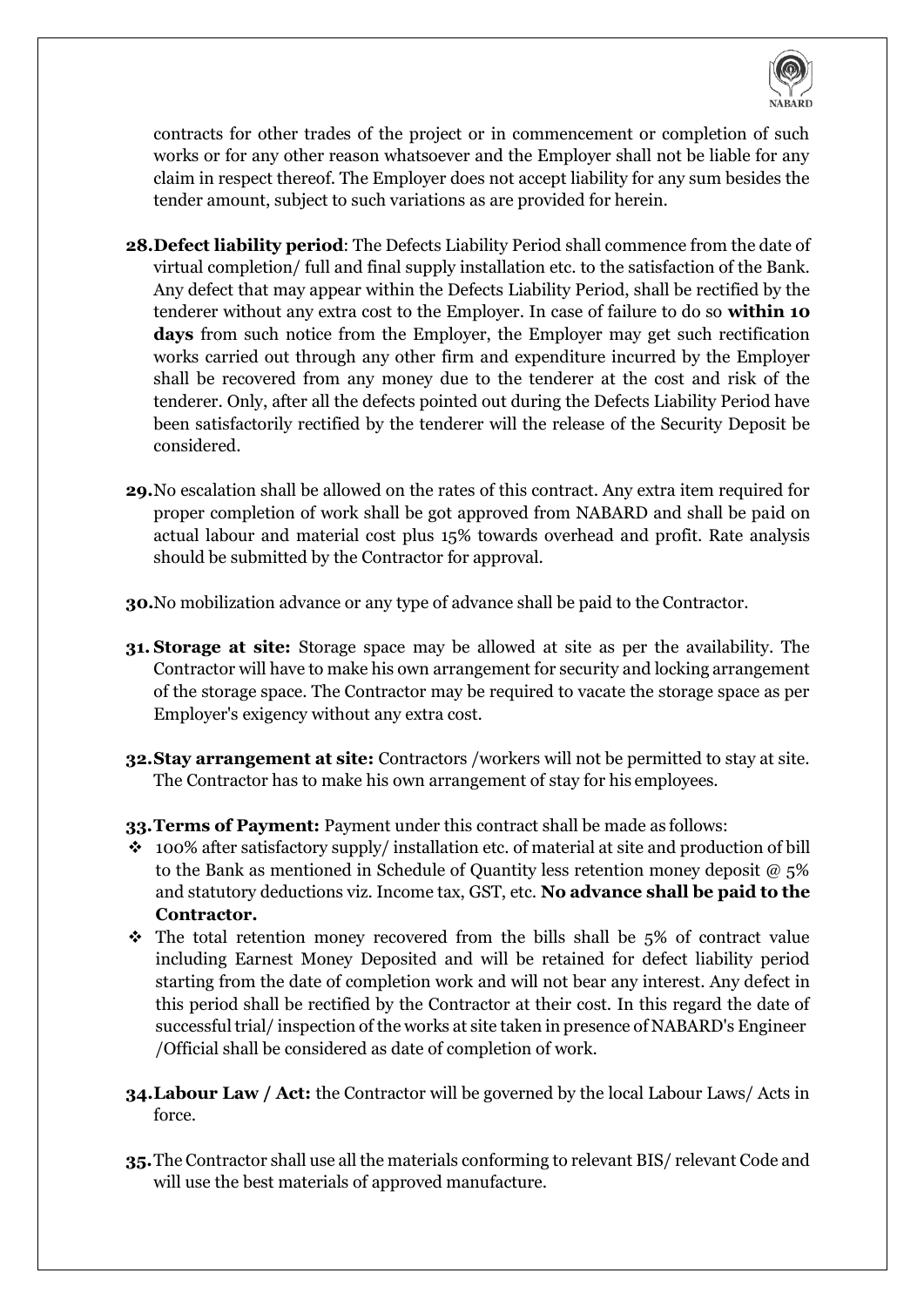

- **36.Contractors authorized representative on site:** Contractor shall maintain at site responsible, efficient, qualified and well experienced in-charge during the contract period. Any clarifications, explanation, instructions or notices given by the Employer to such in-charge shall be deemed to be given to the Contractor and shall be binding on the Contractor.
- **37.Dismissal of Workman:** Contractor shall, on the request of the Employer, immediately dismiss from the work any person who, in the opinion of Employer, be unsuitable or incompetent or who may be guilty of misconduct.
- **38.Inspection of work:** The Contractor shall at the instructions of the Employer within such time as notified, open up for inspection any work and should the Contractor refuse or neglect to comply with such instructions, the Employer may employ other workman to open the same. Such work if it is found not in accordance with approved specifications, or the instructions, expenses of opening up and redoing if required shall be borne by and recoverable from the Contractor from any money due or which may become due to the Contractor.
- **39.Notices:** Notices of the Employer, to the Contractor, may be served personally or by being left at or sent by registered post to the last known place of the business of the party to whom the same is given or in the case of the Contractor by being left on the works, Notices may be served at or sent by registered post to the registered office of the Contractor. Any notice sent by registered post shall be deemed to be served at the time when in the ordinary course of post, it would be delivered.
- **40. Revision in tender:** Any request for revision of original tender rates, specifications or conditions by a tenderer received after opening of tenders shall not be entertained.
- **41. Deletion of items:** The tender rates shall be fixed and applicable for any increase or decrease in the tendered quantities. The Employer can increase or decrease any quantities to any extent or even delete particular item as per requirements and the Contractor shall not be paid anything extra on this account. Nothing extra will be paid by the Bank on account of omission / deletion of items or decrease in the quantity of items. The Bank shall not entertain any claim whatsoever from the Contractor on this account.
- **42.Termination of contract by the Employer:** If the Contractor being an individual or a firm, commit any "Act of Insolvency" or shall be adjudged an insolvent or being an incorporated company shall have an order for compulsory winding up or applies for voluntary winding up or subject to the supervision of the court and of the official assignee or the liquidator, in such acts of insolvency or winding up shall be unable within seven days after notice to him requiring him to do so, to show to the reasonable satisfaction of the Employer that they are able to carry out and fulfil the contract, and to give security, therefore, if so required by the Employer. **OR**

If the Contractor (whether an individual Firm or Incorporated Company) shall suffer execution to be issued, or shall suffer any payment under this contract to be attached by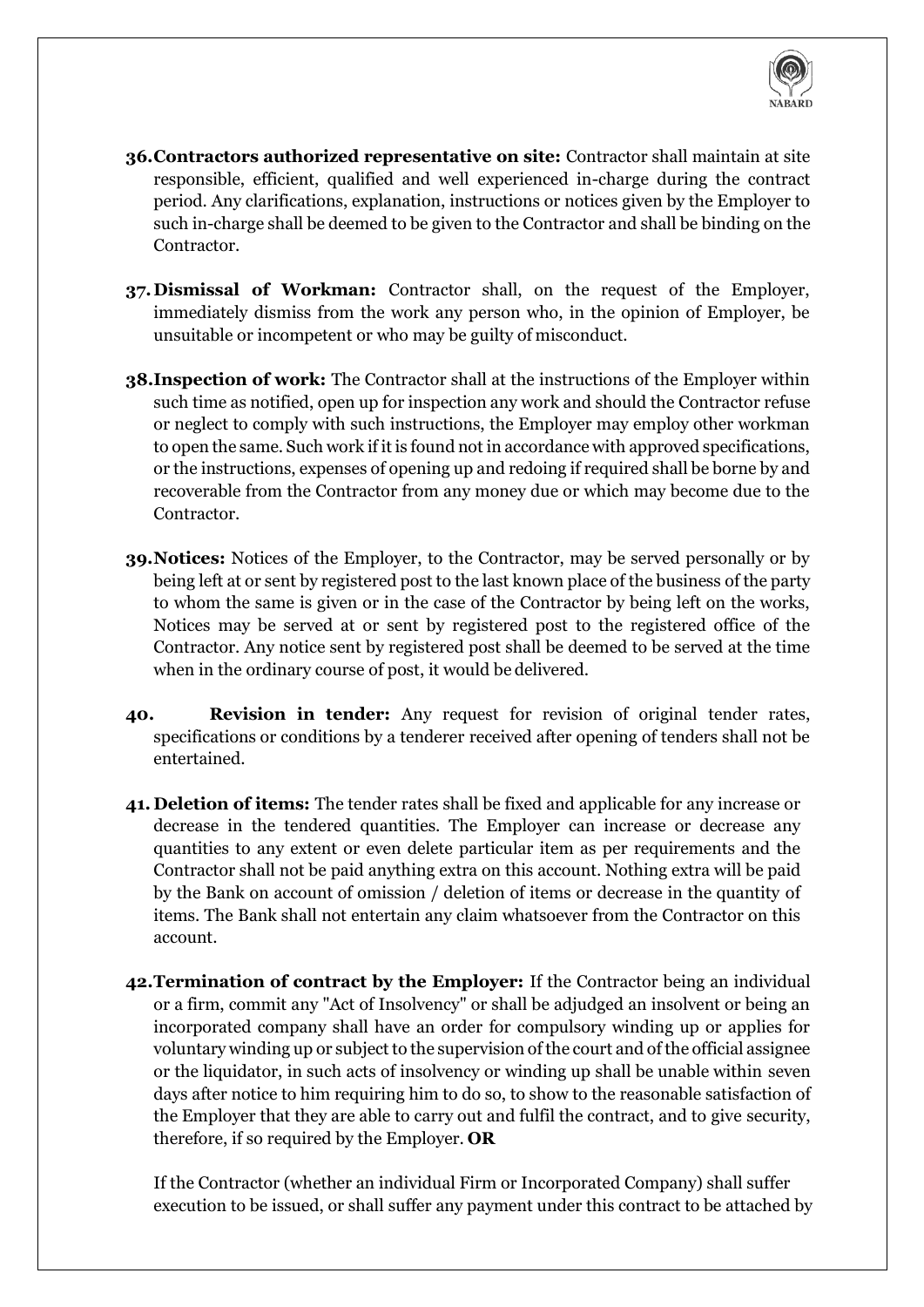

or on behalf of any of the creditors of the Contractor, or shall assign or sublet the contract without the consent in writing of the Employer first obtained. **OR**

Shall charge or encumber this contract or any payments due or which may become due to the Contractor there under. **OR**

#### **If the Contractor has:**

Abandoned the contract, **OR**

Has failed to commence the works, or has without any lawful excuse under these conditions suspended the progress of the works for seven days after receiving from the Employer written notice to proceed, **OR**

Has failed to proceed with the works with such due diligence and failed to make such due progress as would enable the works to be completed within the time agreed upon, **OR**

Has failed to remove materials from the site or to pull down and replace work for seven days after receiving from the Employer written notice that the said materials of work were condemned and rejected by the Employer under these conditions, **OR**

Has neglected or failed persistently to observe and perform all or any of the acts, matters or things by this contract to be observed and performed by the Contractor for seven days after written notice shall have been given to the Contractor requiring the Contractor to observe or perform the same, **OR**

Has to the detriment of good workmanship or in defiance of the Employer's instructions to the contrary sublet any part of the contract.

Then and in the event of any of the aforesaid cases, the Employer may, notwithstanding any previous waiver, after giving seven-day notice in writing to the Contractor, determine the contract but without thereby affecting the powers of the Employer or the obligations and liabilities of the Contractor, the whole of which shall continue in force as fully as if the contract has not been so determined and as if the works subsequently executed has been executed by or on behalf of the Contractor. Further, the Employer may enter upon and take possession of the work and all plant, tools, scaffolding, sheds, machinery and materials lying upon the premises or the adjoining lands or roads and use the same as his own property or may employ the same by means of his own servants and workmen in carrying on and completing the works or by employing any other Contractors or other persons to complete works, and the Contractor shall not in any way interrupt or do any act, matter or thing to prevent or hinder such other Contractor or other person or persons employed for completing and finishing or using the materials and plant for the works. When the works shall be completed or as soon thereafter as convenient, the Employer shall give a notice in writing to the Contractor to remove his surplus materials and plant, and should the Contractor fail to do so within a period of 14 days after the receipt thereof by him, the Employer shall sell the same by public auction,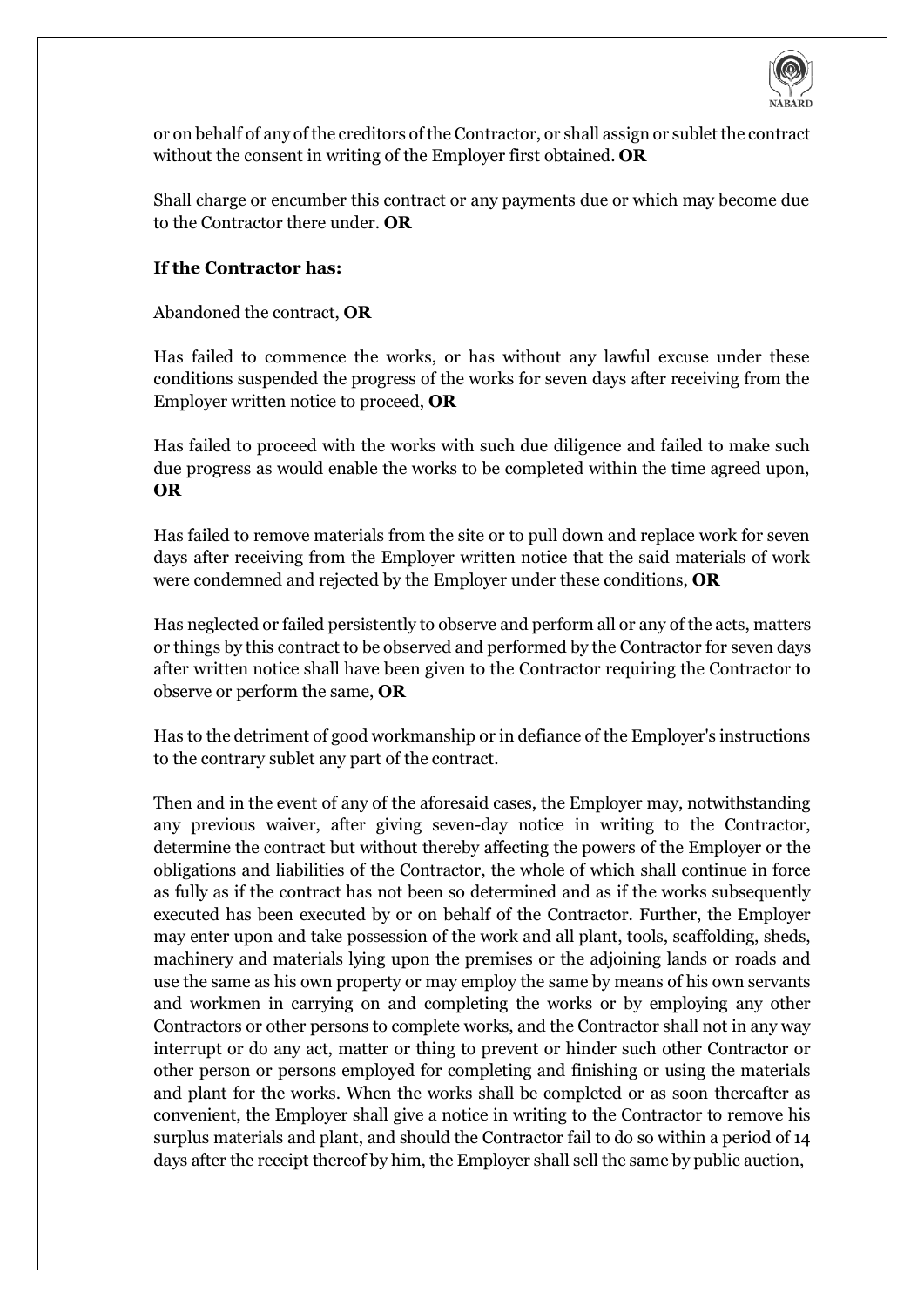

and shall give credit to the Contractor for the amount realised on deducting therefrom the costs of removal and sales.

If any sum shall be due or payable to or by the Employer for the values of the said plant and materials so taken possession of by the Employer and the expense of loss which the Employer shall have been put to in requiring the works to be completed, and the amount, if any, owing to the Contractor and the amount which shall be so certified shall thereupon be paid by the Employer to the Contractor or by the Contractor to the Employer, as the case may be, and the Employer's certificate shall be final and conclusive between the parties. On termination of the contract, the Contractor shall forthwith remove himself and his workmen from the work site.

- **43.Termination of the contract by the Contractor:** If the payment of the amount payable by the Employer shall be in arrears and unpaid for reasonable period after it has become due as per payment terms and after notice in writing requiring payment of the amount shall have been given by the Contractor to the Employer and if the Employer unreasonably withholds any such payment then Contractor shall be entitled to give a termination notice and terminate the contract and recover from the Employer payment for all works executed for the purpose of the contract. In arriving at the amount of such payment, the net rates contained in the Contractor's original tender shall befollowed.
- **44.Matters to be finally determined by the Employer:** The Employer's decision, opinion, direction, with respect to all or any of the matter such as scope of work, Contractor to provide everything necessary, materials and workmanship to conform the description, assignment of subletting, defects after completion, delay and extension of time, opened up works and the schedule of rates as contained in the Price Bid hereof and as to the exercise by them the right to have any works opened up shall be final and conclusive and binding on the Contractor. Employer's instructions if any, in this regard in case of any urgency, shall also be complied immediately.
- **45.Arbitration:** If any dispute, difference or question shall at any time arise between the parties as to the construction of this Agreement or concerning anything or as to the rights, liabilities and duties of the parties hereunder, except in respect of matters for which it is provided hereunder that the decision of the Employer or its Engineer is final and binding, the same shall be referred to conciliation or arbitration after giving at least 30 day notice in writing to the other (herein after referred to as the "Notice for Conciliation / Arbitration") clearly setting out the items of dispute to a Conciliator or the Sole Arbitrator who shall be appointed as herein after provided for the purpose of appointing the Conciliator or the Sole Arbitrator who shall be appointing the Conciliator or the Sole Arbitrator referred above, the Employer shall send to the Contractors, within thirty days of the Notice of Conciliation / Arbitration, a panel of three names of persons who shall be presently unconnected with the organization of the Employer or the Contractors.

The Contractor shall, on receipt of the names as aforesaid, select any one of the persons so named to be appointed as the Conciliator or Sole Arbitrator, as the case may be, and communicate his name to the Employer within fifteen days of receipt of the names. The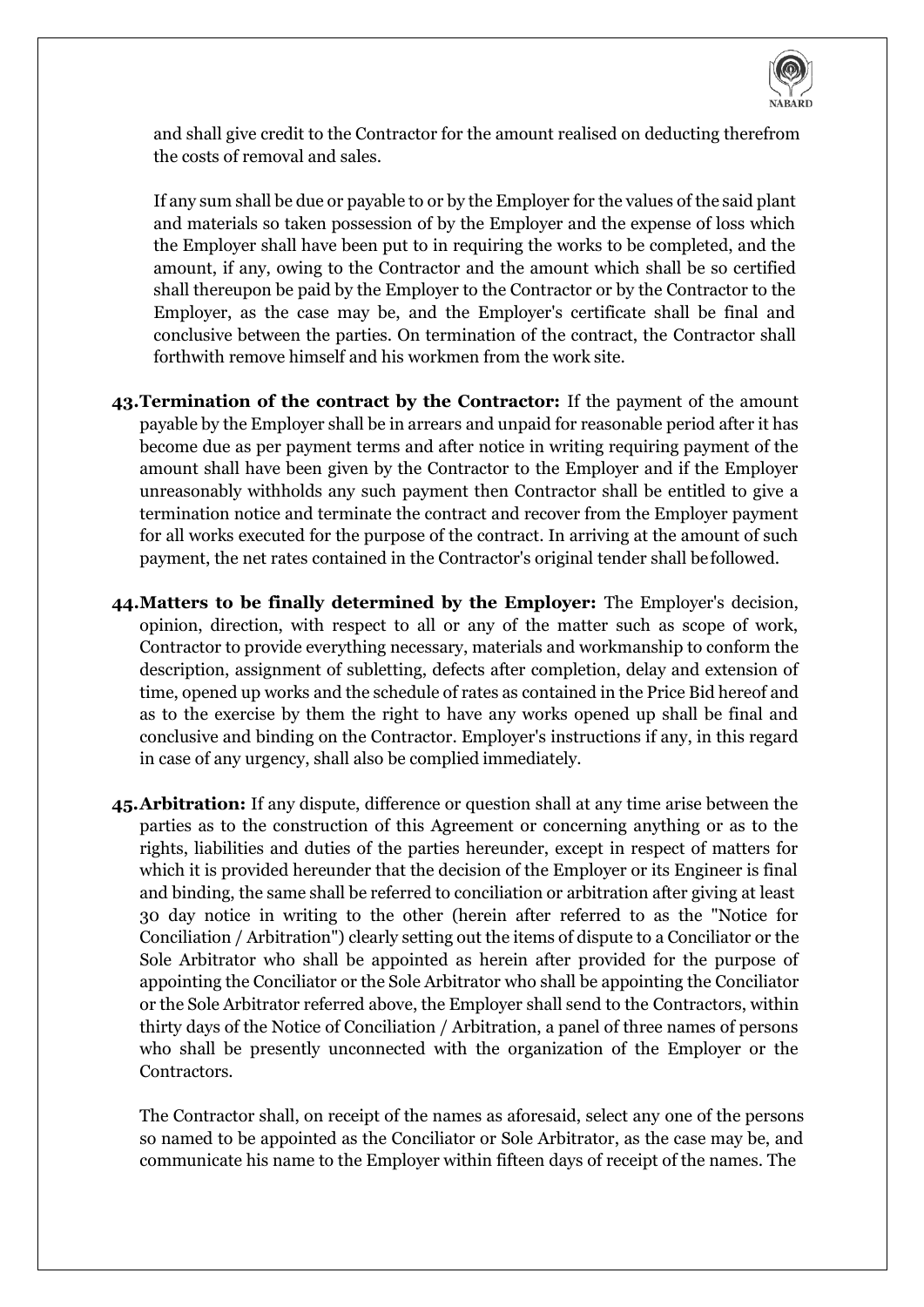

Employer shall thereupon without any delay, appoint the said person as the Conciliator or Sole Arbitrator.

If the Employer fails to send to the Contractors, the panel or three names as aforesaid within the period specified, the Contractor shall send to the Employer, a panel of three names of persons who shall be unconnected with either party. The Employer shall, on receipt of the names as aforesaid, select any one of the person's name and appoint him as the Conciliator or Sole Arbitrator. If the Employer fails to select the person and appoint him as the Conciliator or Sole Arbitrator within thirty days of receipt of the panel and inform the Contractor accordingly, the Contractor shall be entitled to appoint one of the persons from the panel as the Conciliator or Sole Arbitrator and communicate his name to the Employer.

If the person so appointed is unable or unwilling to act or refuses his appointment or vacates his office due to any reason whatsoever, another person shall be appointed as aforesaid.

The Conciliation / Arbitration shall be governed by the Conciliation and Arbitration Act, 1996 as in force from time to time. Where the parties do not agree with the Conciliator and appoint an Arbitrator (s) the award of the Arbitrator (s) shall be final and binding on the parties. It is hereby agreed that in all disputes referred to Arbitration, the Arbitrator shall give a separate Award in respect of each dispute or difference in accordance with the terms of the reference and the Award shall be a reasoned Award.

The fees, if any, of the Conciliator or the Arbitrator shall, initially are paid in equal proportion by each of the parties. The cost of the Conciliation / Arbitration including the fees, if any, of the Conciliator or the Arbitrator, shall be directed to be finally borne by such partly or parties to the dispute, in such matter or proportion as may be directed by the Conciliator or the Arbitrator, as the case may be in theAward.

The Employer and the Contractor also hereby agree that the Arbitration under this Clause shall be a condition precedent to any right to action under the contract with regard to the matters hereby expressly agreed to be so referred to Arbitration.

**46.Insurance:** The Contractor is required to keep the supply/works duly insured against all risks from the commencement to the completion of the works. The supplier /Contractor from commencement to completion of works, shall take full responsibility for the care of the work and for taking precautions to prevent loss or damage to the works and to minimize the loss or damage to the greatest extent possible and shall be liable for any damage or loss that may happen to the works or any part thereof from any cause whatsoever, inherent defects and failures due to poor workmanship and causes such as fire, lightening etc. and shall at his own cost repair and make good the same so that at all times the work shall be in good order and condition and in conformity in every respect with the requirements of the Contract.

**Explanation:** For the purpose of this condition, the expression "from the commencement to completion of work" shall mean the time commencing from the issue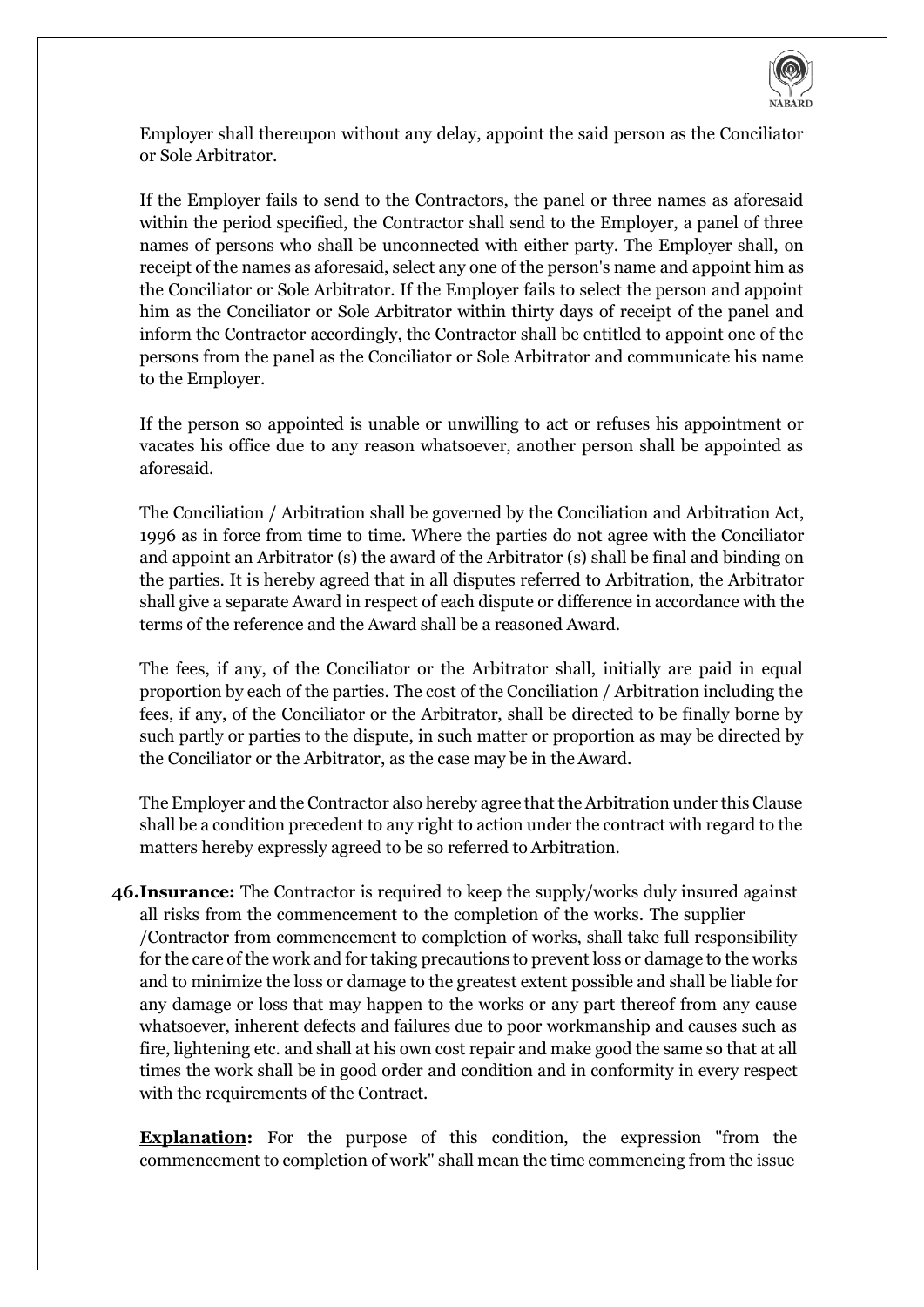

of the work order to the Contractor and ending with successful commissioning of the work.

- **47.Indemnity clause:** The Supplier/Contractor shall indemnify and keep indemnified the Employer against all losses and claims for injuries or damage to any person or any property whatsoever which may arise out of or in consequence of the construction and maintenance of the work and against all claims, demands, proceedings, damages, costs, charges & expenses whatsoever in respect of or in relation thereto. The proforma for submission of letter of Indemnity and undertaking is provided in ANNEXUREIX.
- **48.**The Contractor shall observe all the safety precautions for the safety of the labour and the employees of the NABARD, during execution of works. He would be responsible for the safety of persons employed by him.
- **49.**The Contractor shall take all precautions to avoid accident and causes of accident. He must be careful regarding safety during working of his staff in thepremises.
- **50.**NABARD shall not bear any responsibility in case of any accident to his worker in the premise due to no fault of NABARD's working but merely due to negligence of his worker or lack of safety provided to them by the Contractor.
- **51.** Procurement of Digital Audio Conference System will be done under buy back arrangement.

#### **Declaration by The Bidder**

I/we hereby declare that I/we have read and understood the above instructions to the bidders and that the same are binding on me/us.

**Date:**

**Place:**

**Name:**

**Authorized Signatories:**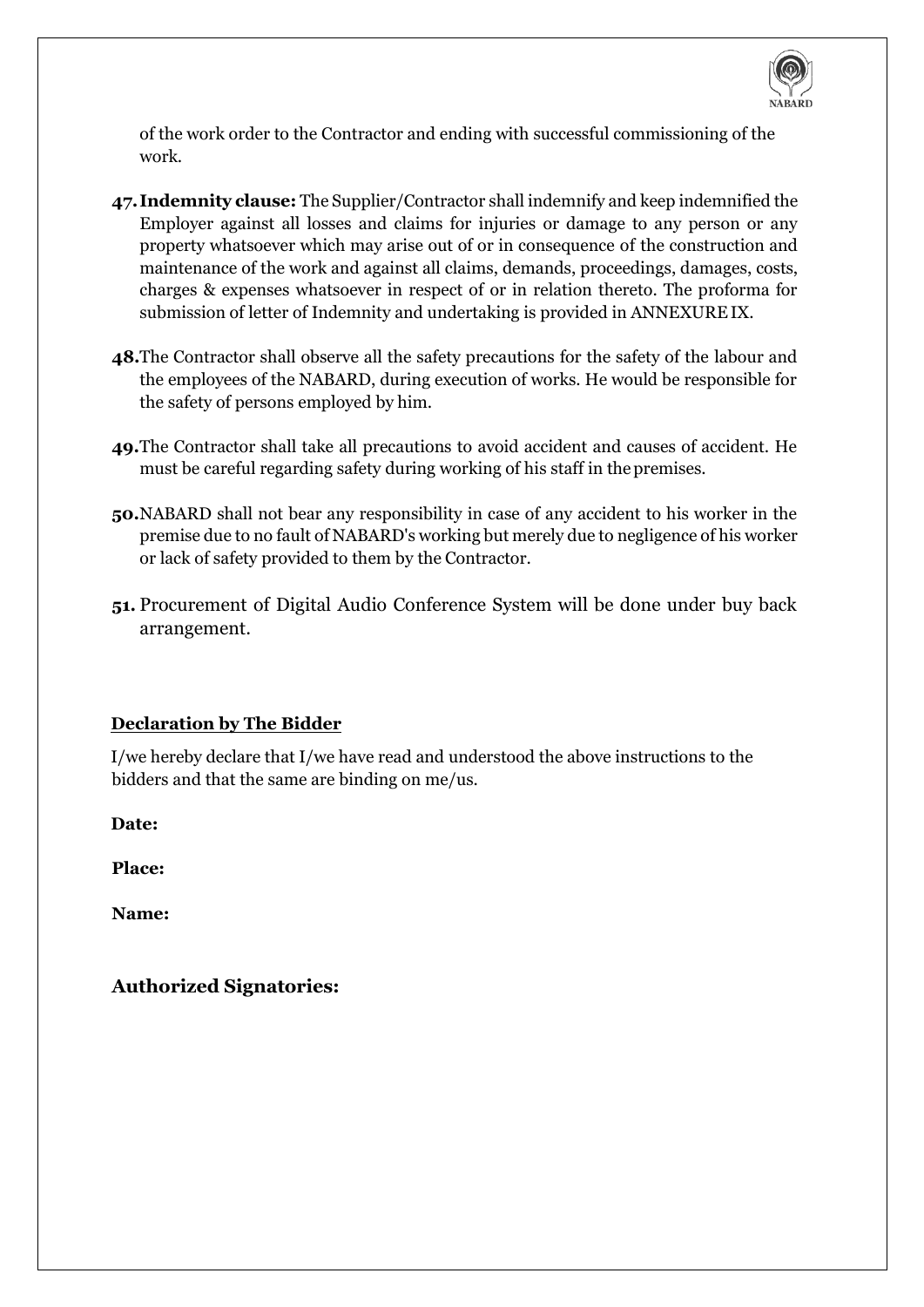

## **Annexure-I**

## **Covering letter for submission of Tender**

(Letter to NABARD on Bidder's letterhead)

The Chief General Manager, NABARD Assam Regional Office GS Road, Dispur, Guwahati-781006

Dear Sir,

#### **Tender for Supply, Installation, Testing and Commissioning of Wireless Audio Conference System in the Main Conference Hall at 1st Floor, NABARD, Guwahati- 781006**

With reference to the above TENDER, having examined and understood the instructions, terms and conditions forming part of your above inquiry, we hereby enclose our offer for supply of the equipment and services as detailed in your above referred inquiry.

We confirm that the offer is in conformity with the terms and conditions as mentioned in your above referred TENDER and enclosures.

We also understand that NABARD is not bound to accept the offer either in part or in full. If NABARD rejects the offer in full or in part, NABARD may do so without assigning any reasons thereof.

Yours faithfully,

Authorized Signatories

(Name and Designation, seal of the firm)

Date: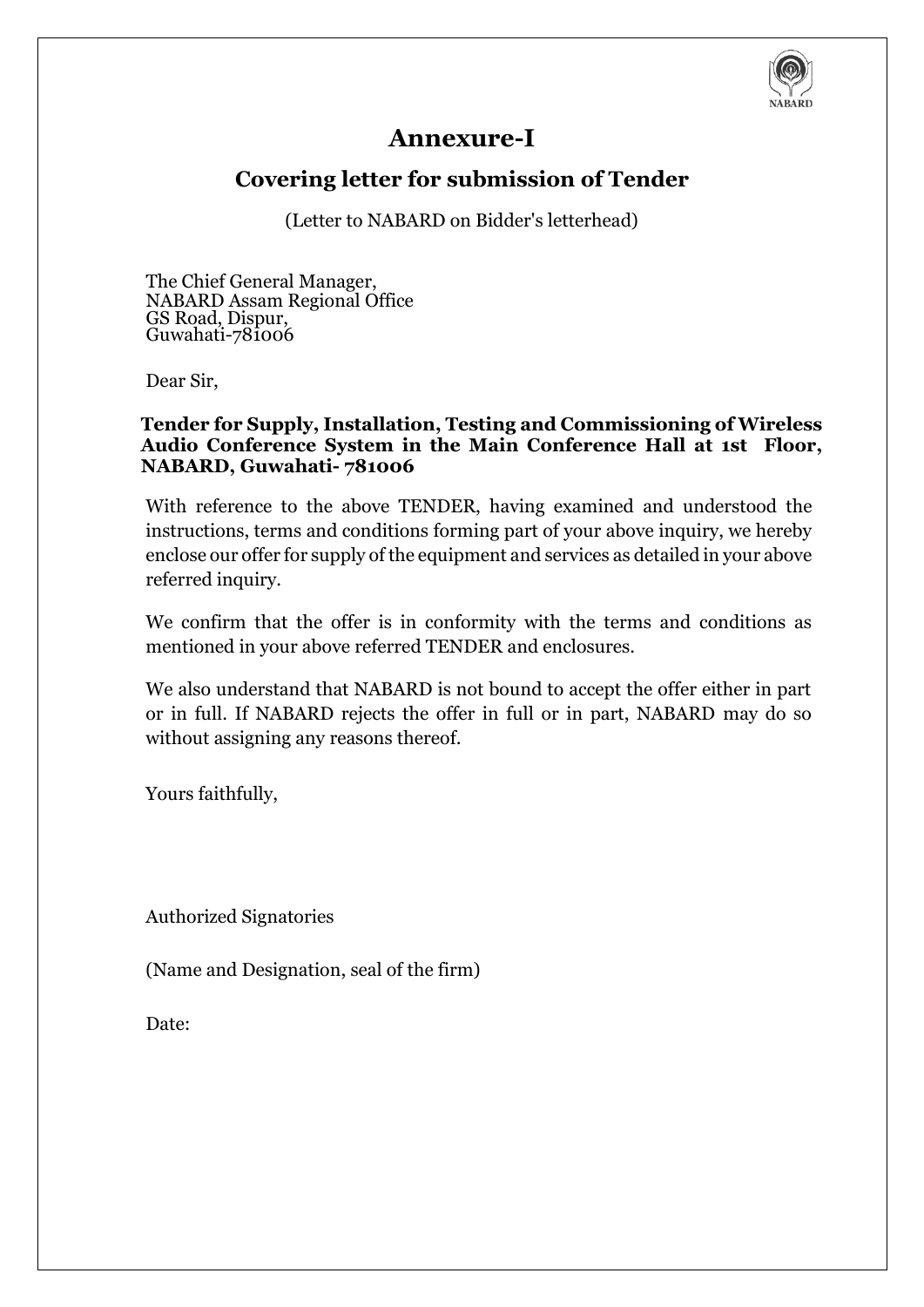

## **Annexure- II**

## **Organizational / Financial Profile of the Vendor/Bidder**

- *1.* Constitution Proprietary/Partnership/Private Ltd. /Public Ltd. *(Tick one)*
- 2. Established since:
- 3. Address for Communication:
- 4. Classification: Original Equipment Manufacturer/ System Integrator/ Dealer
- 5. If Joint Venture, then specify names of Partners in the Service Support Co, JV
- i)
- ii)
- 6. Name(s) of Name Proprietor(s) / Partner(s) / Directors
- 7. Number of Engineers/ Technicians familiar with the Product offered
- 8. Total Number of Employees

9. Number and addresses of locations where Service Support Centers are available for catering to the Product being supplied.

10. Products (details)

11. Business Figures for 3 years (copies of supporting documents to enclosed )

| Year       | Sales turnover (Rs. Lakh) | <b>Net Profit (Rs. Lakh)</b> |
|------------|---------------------------|------------------------------|
| FY 2018-19 |                           |                              |
| FY 2019-20 |                           |                              |
| FY 2020-21 |                           |                              |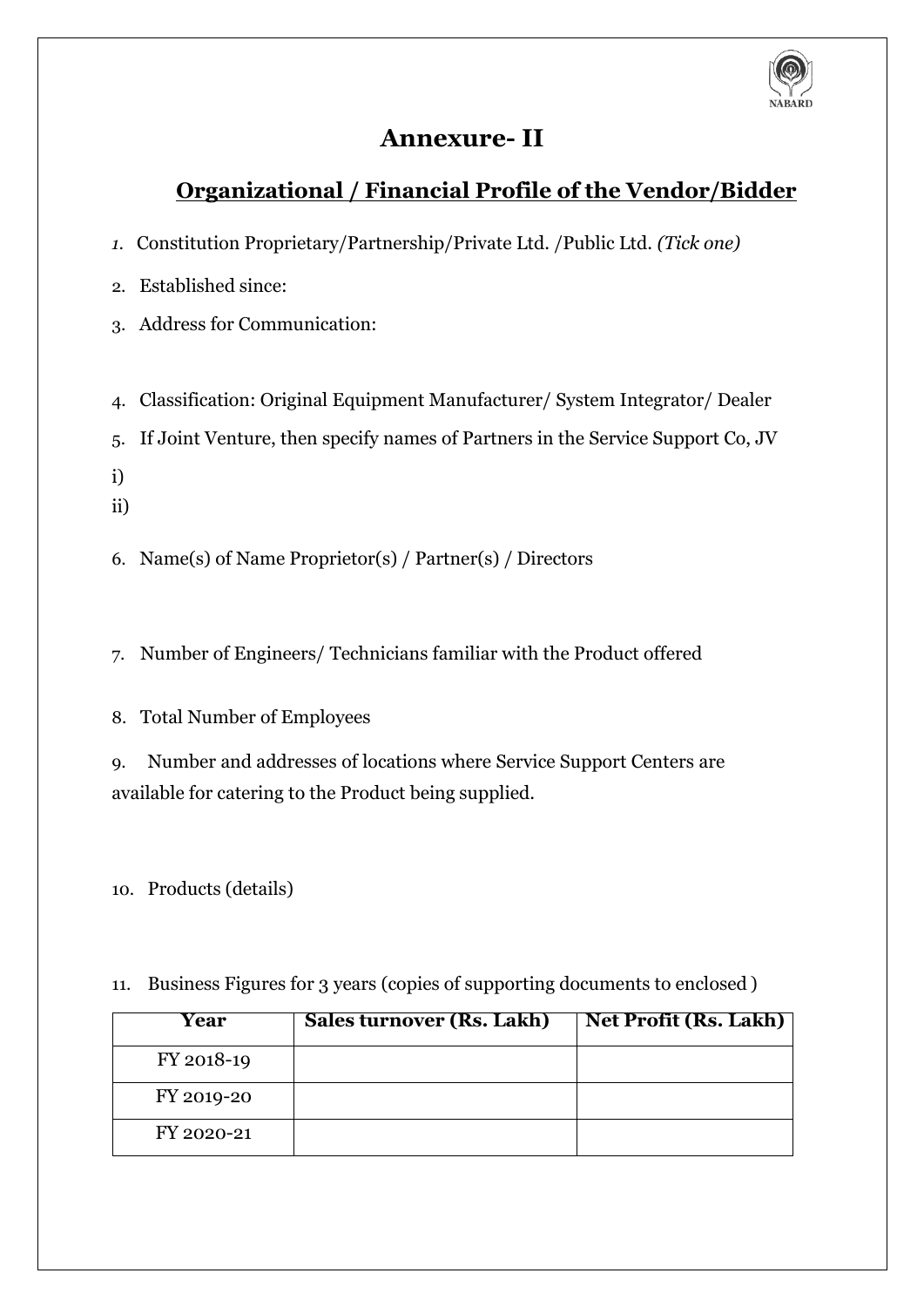

*12.*List of reputed major Corporate Customers to whom the similar solution is provided. *Please furnish details in the following format.*

*Important: Indicate the contact details of at least 3 corporate customers.*

| Sl.<br>N <sub>o</sub> | Name and address<br>of the Customer<br>with phone number | Approx. total<br>units connected<br>using devices<br>supplied in<br>Customer's<br>Organization | Year of<br>Supply | Brief details Approx.<br>of items<br>supplied<br>and<br>installed | Value of<br>order<br>$($ 'Rs.<br>Lakh) | Whether the<br>Customer is<br>continuing<br>under<br>Warranty<br>/AMC |
|-----------------------|----------------------------------------------------------|------------------------------------------------------------------------------------------------|-------------------|-------------------------------------------------------------------|----------------------------------------|-----------------------------------------------------------------------|
| 1                     |                                                          |                                                                                                |                   |                                                                   |                                        |                                                                       |
| $\overline{2}$        |                                                          |                                                                                                |                   |                                                                   |                                        |                                                                       |
| 3                     |                                                          |                                                                                                |                   |                                                                   |                                        |                                                                       |

Signature of

Vendor/Bidder

Name:

Note: Documents supporting Financial Statement (like Copies of published Annual Reports / audited financial statements etc.) should necessarily be supplied along with Technical Bid.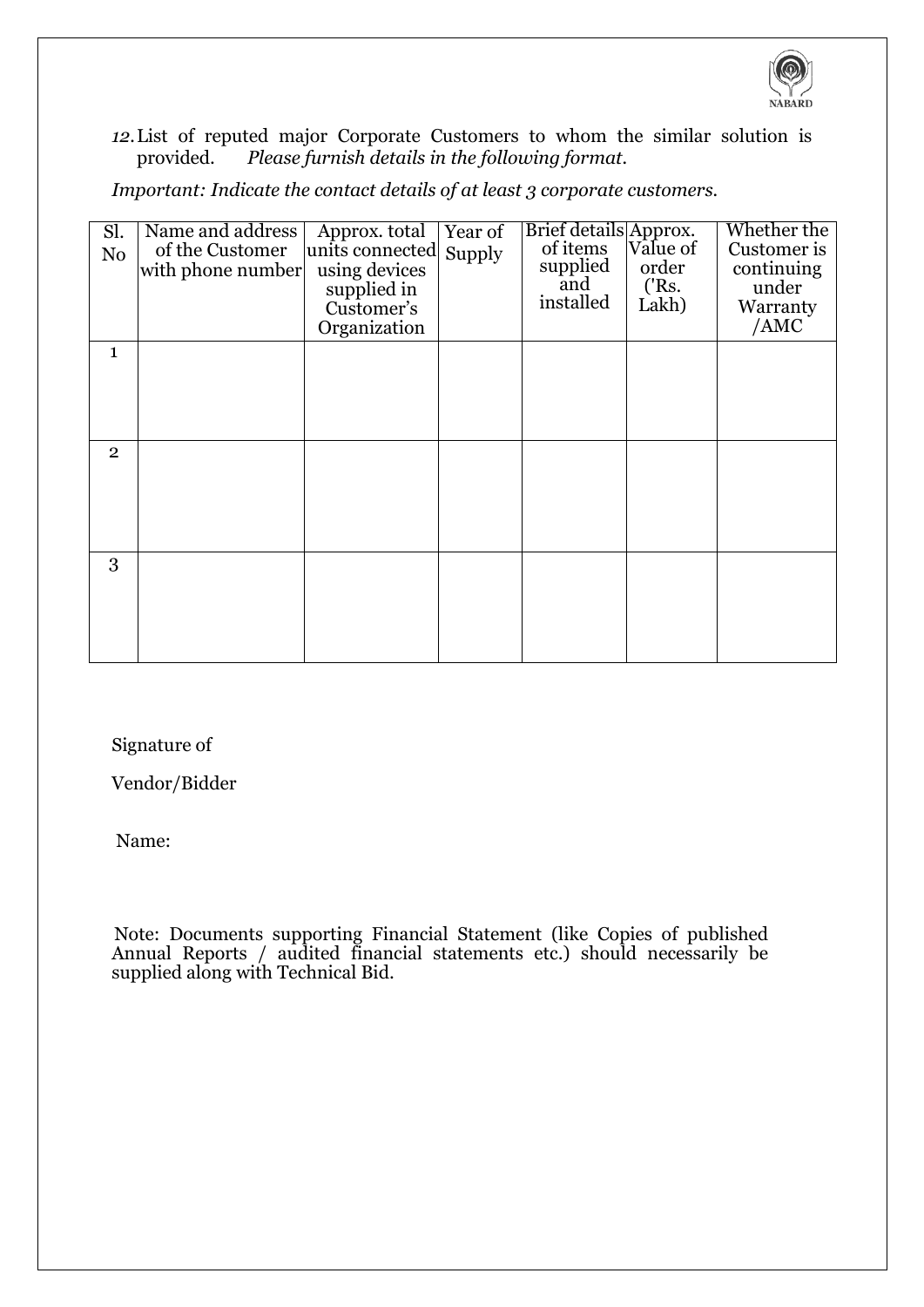

## **Annexure-III Proforma for Bank Account Details**

(Details of Bank Account to be furnished by the agencies for effecting payment through ECS **(e-payment)**

#### **Details of Vendor / Contractor / service provider / agency:**

**Name :**

**Phone number :**

#### **Email-ID :**

#### **Bank Account details**

| Sl.            | Particulars                                 |  |
|----------------|---------------------------------------------|--|
| No.            |                                             |  |
| $\mathbf{1}$   | Name of the account<br>holder (as appearing |  |
|                | in the Bank account)                        |  |
| $\overline{2}$ | Name of the Bank                            |  |
| 3              | Name of the Branch                          |  |
| 4              | <b>Account Number</b>                       |  |
| 5              | <b>IFSC Code</b>                            |  |
| 6              | Type of account                             |  |
| 7              | <b>PAN Number</b>                           |  |
| 8              | <b>GST Identification Number</b>            |  |
| 9              | Email ID                                    |  |

Please enclose following documents along with this sheet

- 1. One cancelled cheque leaf
- 2. Copy of PAN Card
- 3. Copy of GST Identification Number

Signature with Seal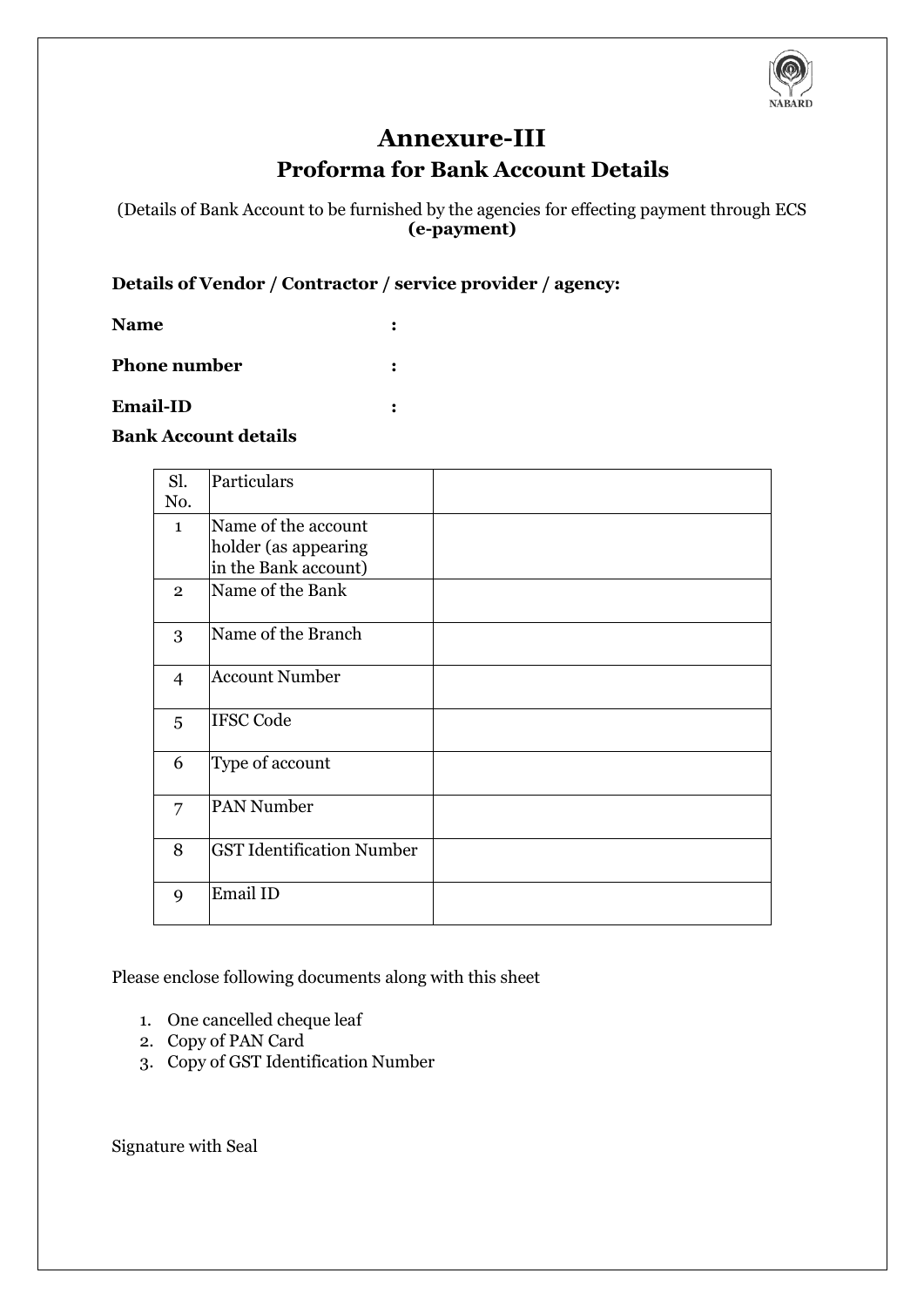

## **Annexure- IV**

## **Manufacturer's Authorization Form (MAF)/ OEM Authorization Form**

**(This letter of authority should be on the letterhead of the manufacturer(s) and should be signed by a competent person representing the manufacturer in prescribed format only)**

No. dated

To,

The Chief General Manager, National Bank for Agriculture and Rural Development, NABARD Tower, Opposite Municipal Garden, Usmanpura, Guwahati-380013

Dear Sir,

| We            |                             | who are established and reputed |                        |  |
|---------------|-----------------------------|---------------------------------|------------------------|--|
| manufacturer- |                             |                                 | having organization at |  |
|               | and do hereby authorize M/s |                                 |                        |  |

(Name and address of Agent/ Dealer) to offer their quotation/Bid, negotiate and conclude

the contract with you against the above tender.

We hereby extend our full guarantee and warranty as per terms and conditions of the TENDER and the contract for Digital Audio Conference System supply, installation, commissioning, services and support offered against this tender by the above firm.

Yours faithfully,

(Name & Designation) For and on behalf of M/s (Name of manufacturer)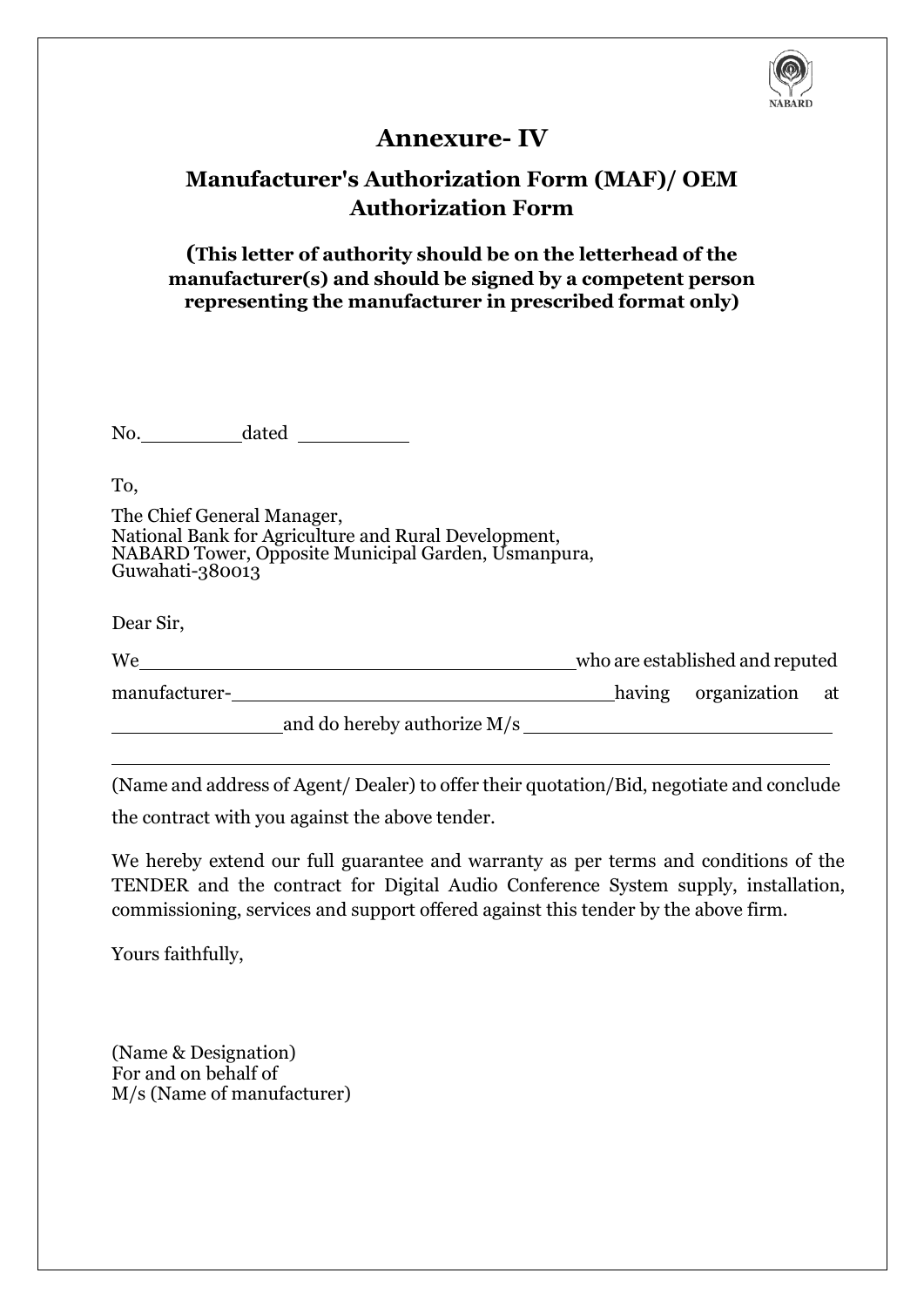

## **Annexure –V**

## **Backup Commitment for System Maintenance**

The Chief General Manager, National Bank for Agriculture & Rural Development, G S Road, Dispur Guwahati-781006

Dear Sir,

#### **"Tender for Supply, Installation, Testing and Commissioning of Wireless Audio Conference System in the Main Conference Hall at 1st Floor, NABARD, Guwahati- 781006"**

We hereby confirm that in the unlikely event of M/s. failing to fulfill their obligations with respect to allinclusive maintenance service contract for products to be installed in your premises, we undertake to render these services directly (or through another reputed Dealer) to you at the same terms and conditions as proposed by M/s. This assurance will be valid for entire warranty period after handing over of the installation and for a further period as may be decided based on a joint review after expiry of three years.

We assure that the spare parts and accessories for the Wireless Audio Conference System herein shall be available entire warranty period from the time of acceptance of the system. If any of the peripherals/components are not available during the said period, the peripherals/ components of equivalent or higher capacity shall be made available.

We also understand that this letter will form the part of the contract documents to be executed between  $M/s$ . and NABARD. be executed between  $M/s$ .

Yours faithfully

(Name & Designation) For and on behalf of M/s (Name of manufacturer)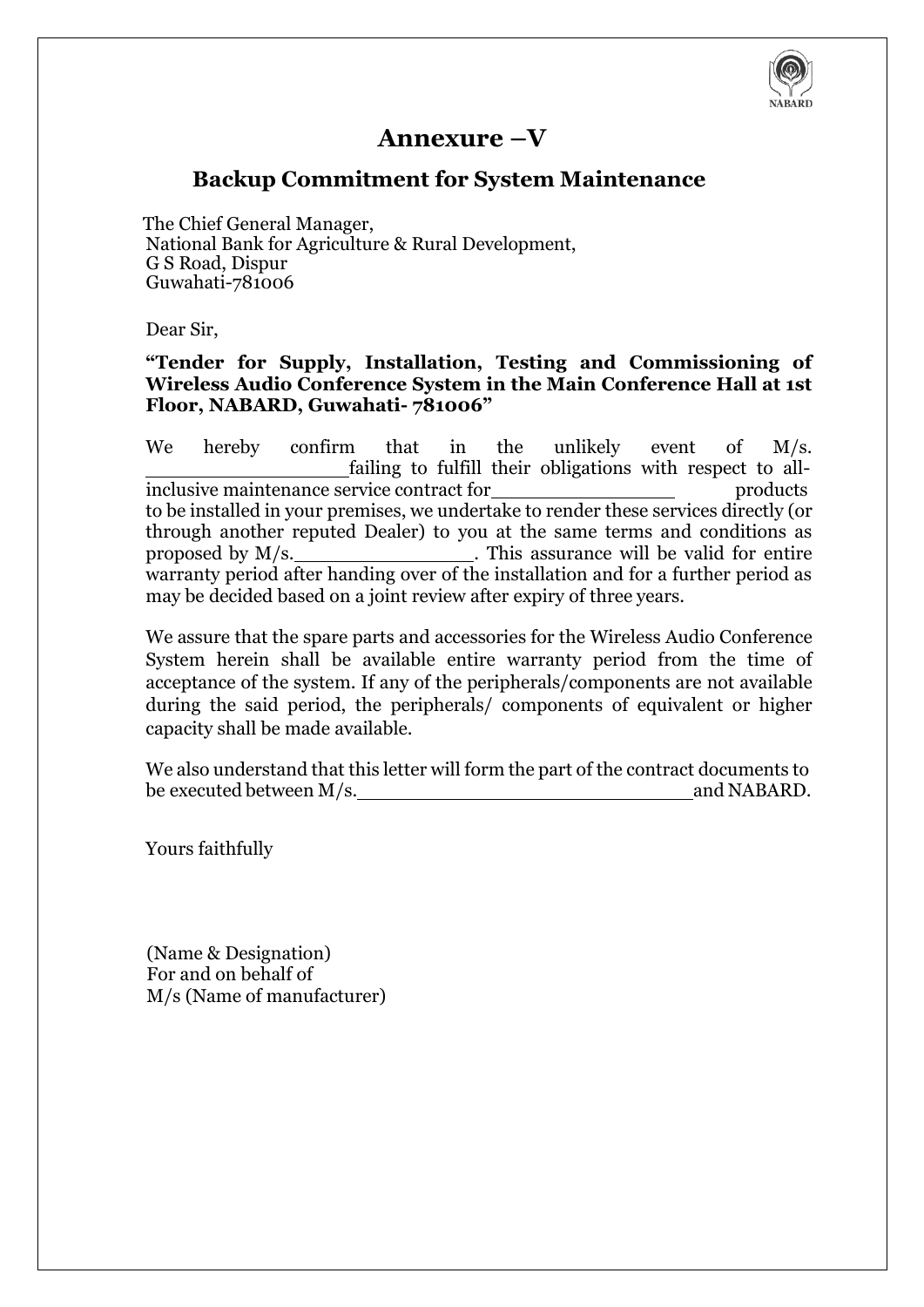

## **Annexure- VI**

### **Detailed Technical Specification Required and Specifications of the Components to be Supplied**

**(Product catalog/brochure of the product to be supplied is to be provided along with Technical Bid)**

| Sl.      | Name of                                  | Description of Items [Items should have following                                                                                                                                                                                                                                                                                                             | Unit of        | <b>Quantity</b> | <b>Details of Make/Manufacturer</b> |
|----------|------------------------------------------|---------------------------------------------------------------------------------------------------------------------------------------------------------------------------------------------------------------------------------------------------------------------------------------------------------------------------------------------------------------|----------------|-----------------|-------------------------------------|
| No.      | <b>Item</b>                              | specifications or equivalent]                                                                                                                                                                                                                                                                                                                                 | <b>Measure</b> |                 |                                     |
| 1        | Chairman<br>Unit                         | <b>Chairman Unit with following specifications:</b><br>Table Top, wireless, Flushed mounted Gooseneck<br>Microphone with flexible stem and on/off request switch and<br>Priority Button,<br>gooseneck flexible / adjustable microphone stem<br>Ring LED microphone indicators<br>Anti-interference technology<br>Power supply : 2 pcs, AA, Alkaline Batteries | No.            |                 | Make: Ahuja<br>Model: CWS - 8100C   |
| $\bf{2}$ | <b>Delegate</b><br><b>Units</b>          | Delegate Units with following specifications:<br>Table Top, wireless, Flushed mounted Gooseneck<br>Microphone with flexible stem and on/off request switch<br>Power supply : 2 pcs, AA, Alkaline Batteries                                                                                                                                                    | No.            | 24              | Make: Ahuja<br>Model: CWS-8200D     |
| $\bf{3}$ | Goose-<br>neck<br><b>Microph</b><br>-one | <b>Gooseneck Microphone with following</b><br>specifications:<br>450 mm gooseneck microphone                                                                                                                                                                                                                                                                  | No.            | 25              | Make : Ahuja<br>$Model: GN-45$      |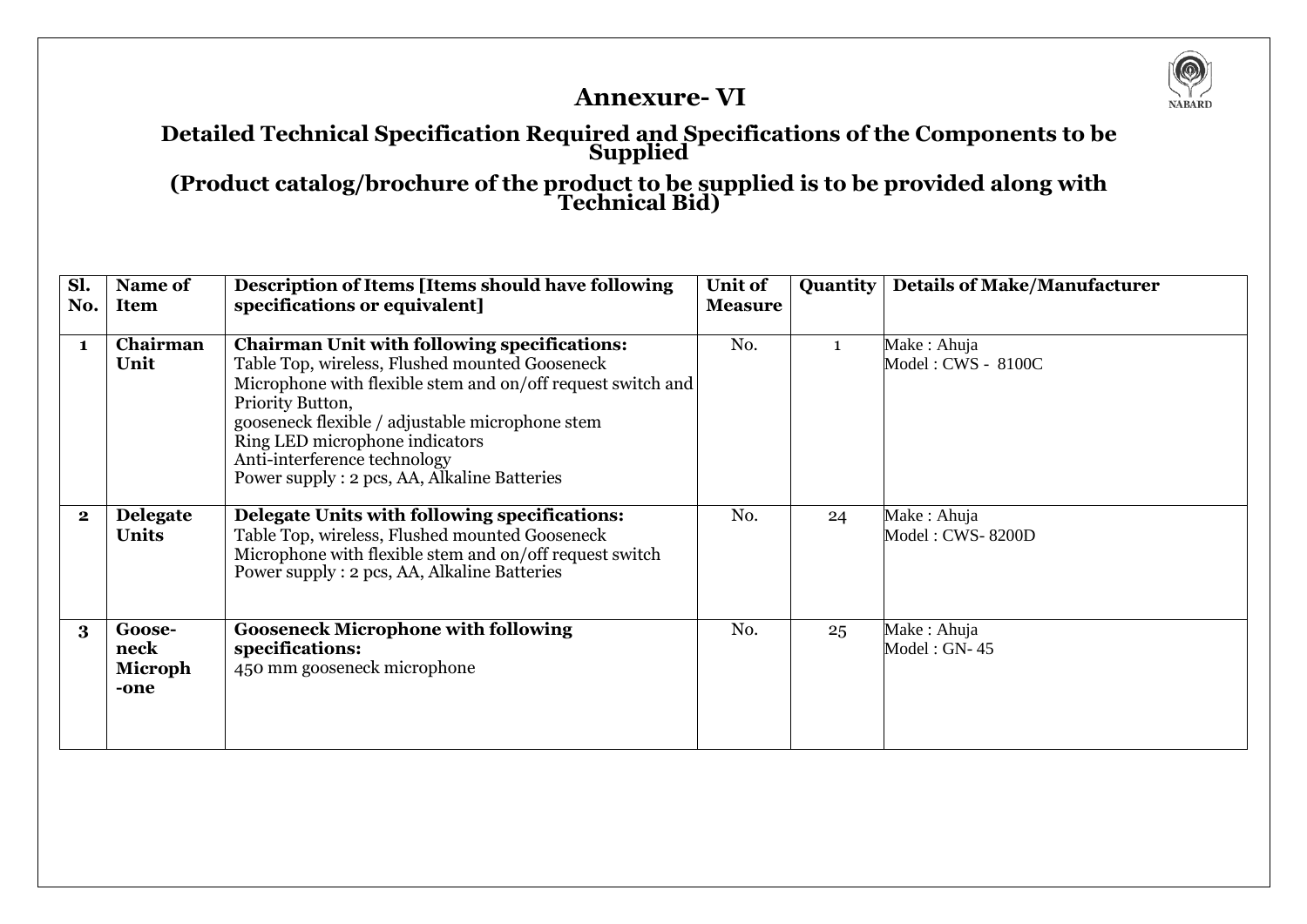| $\overline{\mathbf{4}}$ | <b>Host unit</b>               | Host unit with following specifications:<br>Carrier frequency 2.4 GHz (2400-2483MHz),<br><b>Adaptive Digital FHSS technology</b><br>Operating range upto 40 meter<br>Frequency response 70-15,000 Hz<br>Power supply: 12 V Dc from AC Adapter                                                                                                                                                                                                                                                                                                  | No. | $\mathbf{1}$   | Make: Ahuja<br>Model: CWS-8300R  |
|-------------------------|--------------------------------|------------------------------------------------------------------------------------------------------------------------------------------------------------------------------------------------------------------------------------------------------------------------------------------------------------------------------------------------------------------------------------------------------------------------------------------------------------------------------------------------------------------------------------------------|-----|----------------|----------------------------------|
| $\overline{\mathbf{5}}$ | <b>Amplifier</b><br>Unit       | <b>Amplifier with following specifications:</b><br>120 watts<br>AC & 12V DC operation<br>$5$ mic & 2 Aux inputs<br>Built in Mp3 player with remote control for USB, SD/MMC<br>card reader<br>Power output: 160W max, 120W RMS at 10% THD, 105W<br>RMS at 5% THD, 95 W RMS at 2% THD<br>Signal to noise ratio $-6$ od B<br>Power supply AC : 220-240V 50/60 Hz<br>Power consumption: AC:300 VA DC: 4A                                                                                                                                           | No. | $\mathbf{1}$   | Make: Ahuja<br>Model: SSB-120 DP |
| 6                       | <b>Cordless</b><br>microphone  | <b>Cordless microphone with following</b><br>specifications:<br>Sturdy table top dual channel receiver with frequency<br>display<br>Two handheld dynamic transmitters each operating on<br>2x 1.5y AA pencil cells<br>Separate balanced audio output from each channel<br>through XLR connector and unbalanced mixed output<br>through 6.3 mm jack socket available from the receiver.<br>RF output power-10mW<br>Audio output - Bal o dBu, unbal- 10 dBu<br>S/N ratio-100 dB<br><b>Modulation mode-FM</b><br>Frequency response- 50-15,000 Hz | No. | $\overline{2}$ | Make: Ahuja<br>Model: AWM 700 U2 |
| 7                       | <b>Wall</b><br><b>Speakers</b> | Wall Speakers with following specifications:<br>30 watts<br>High fidelity 2 way PA Wall Speaker in compact &<br>attractive Black or white plastic housing<br>Comprise of a water resistant PP coated cone woofer<br>2 way crossover network                                                                                                                                                                                                                                                                                                    | No. | $\overline{4}$ | Make: Ahuja<br>Model: ASX 312BT  |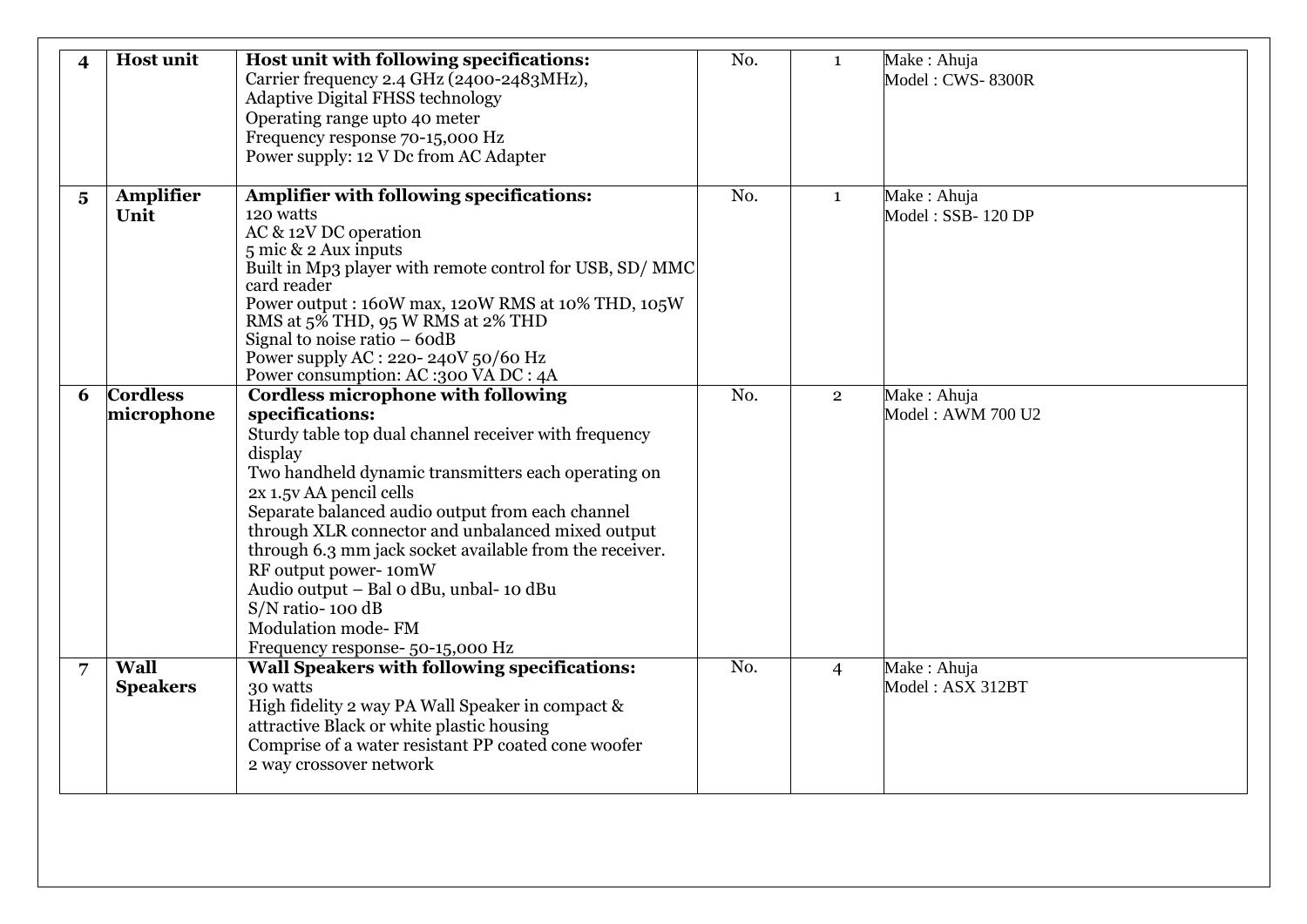# **Annexure- VII**



## **Technical specification compliance sheet/ Machine Installation Report**

## **(to be submitted by successful bidder)**

| Sl.<br>No.              | *Name of<br><b>Item</b>          | Quantity       | <b>Make and</b><br><b>Model</b><br>supplied by<br>the<br>Bidder/<br><b>Vendor</b> | Quantity<br>supplied is<br>same as<br>quantity<br>demanded<br>(Yes / No) | <b>Remarks</b> |
|-------------------------|----------------------------------|----------------|-----------------------------------------------------------------------------------|--------------------------------------------------------------------------|----------------|
|                         |                                  |                |                                                                                   |                                                                          |                |
| $\mathbf{1}$            | Chairman Unit                    | $\mathbf{1}$   | Make: Ahuja<br>Model: CWS -<br>8100C                                              |                                                                          |                |
| $\mathbf{2}$            | <b>Delegate Units</b>            | 24             | Make: Ahuja<br>Model: CWS-<br>8200D                                               |                                                                          |                |
| 3                       | <b>Goose-neck</b><br>Microph-one | 25             | Make: Ahuja<br>Model: GN-45                                                       |                                                                          |                |
| $\overline{\mathbf{4}}$ | <b>Host unit</b>                 | $\mathbf{1}$   | Make: Ahuja<br>Model: CWS-<br>8300R                                               |                                                                          |                |
| $\overline{\mathbf{5}}$ | <b>Amplifier Unit</b>            | $\mathbf{1}$   | Make: Ahuja<br>Model: SSB-120<br>DP                                               |                                                                          |                |
| 6                       | <b>Cordless</b><br>microphone    | $\overline{2}$ | Make: Ahuja<br>Model: AWM<br>700 U <sub>2</sub>                                   |                                                                          |                |
| $\overline{7}$          | <b>Wall Speakers</b>             | $\overline{4}$ | Make: Ahuja<br>Model: ASX<br>312BT                                                |                                                                          |                |

## **\* Description of items as per Annexure VI**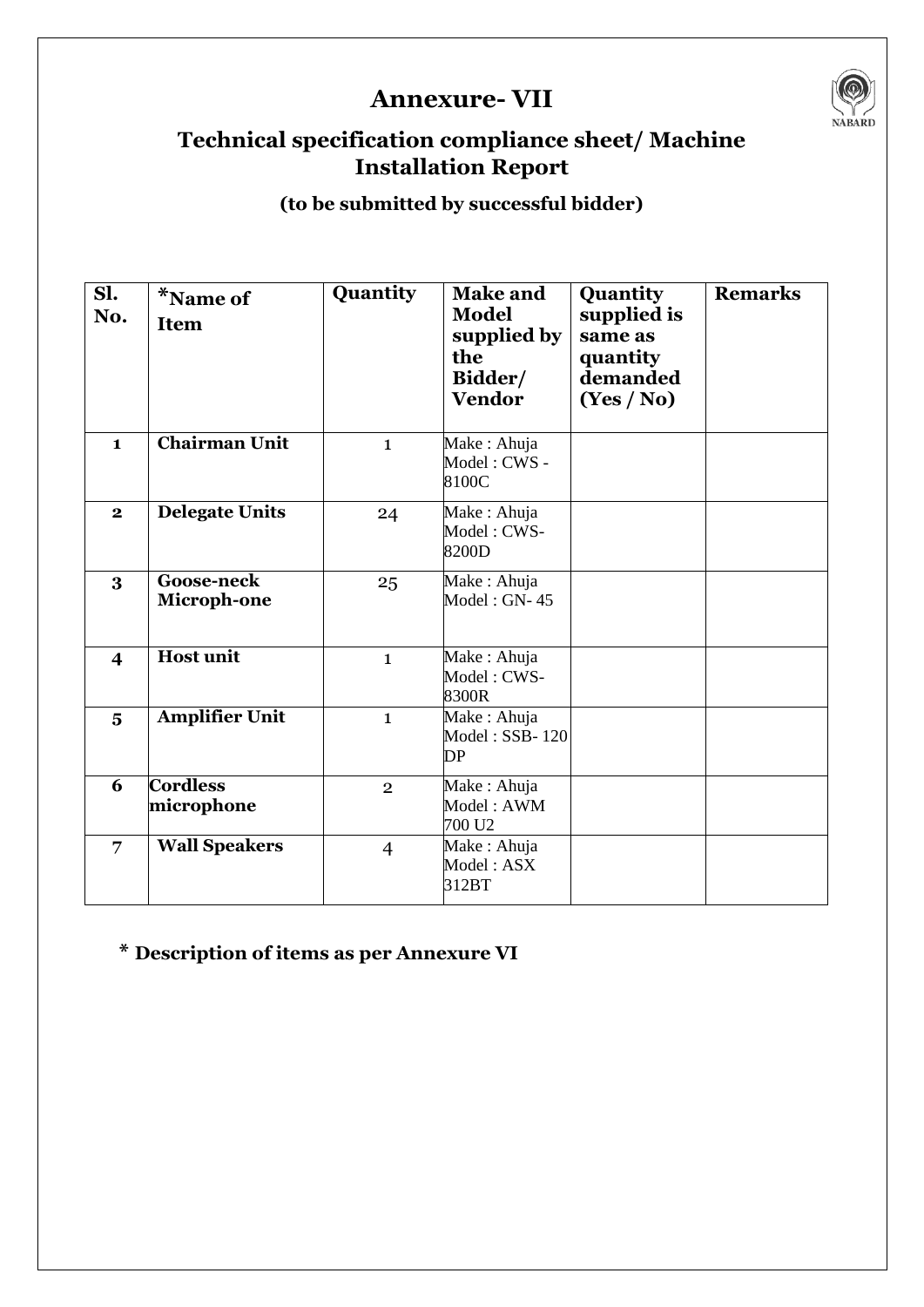## **Annexure- VIII**



## **ARTICLES OF AGREEMENT**

## **(to be submitted by successful bidder)**

ARTICLES OF AGREEMENT made this day of between the National Bank for Agriculture and Rural Development (hereinafter called "the Employer") of the one part and (hereinafter called "the

Tenderer") of the other part.

WHEREAS the Employer is desirous of executing the work viz., **"Supply, Installation, Testing and Commissioning of Wireless Audio Conference System in the Main Conference Hall at 1st Floor, NABARD, Guwahati-781006"**

AND WHEREAS the Tenderer has agreed to execute upon and subject to the conditions set forth in the Price Bid and Conditions of Contract (all of which are collectively hereinafter referred to as "the said Conditions") the work shown upon the said technical specifications, and included in the Price Bid at the respective rates therein set forth amounting the sum as therein arrived or such other sum as shall become payable there under (hereinafter referred to as "the said contract amount").

#### NOW IT IS HEREBY AGREED AS FOLLOWS:

- 1. In consideration hereinafter mentioned, the Tenderer will upon and subject to the conditions annexed, carry out and complete the supply/works shown in the contract, described by or referred to in the Schedule of Quantities and in the said conditions.
- 2. The Employer shall pay the Tenderer the said contract amount or such sum as shall become payable at the times and in the manner specified in the said conditions.
- 3. The said Conditions thereto and the documents attached hereto shall be read and construed as forming part of this Agreement and the parties hereto shall be respectively abide by, submit themselves to the said Conditions and the correspondence and perform the agreements on their part respectively in the said conditions and the documents contained herein.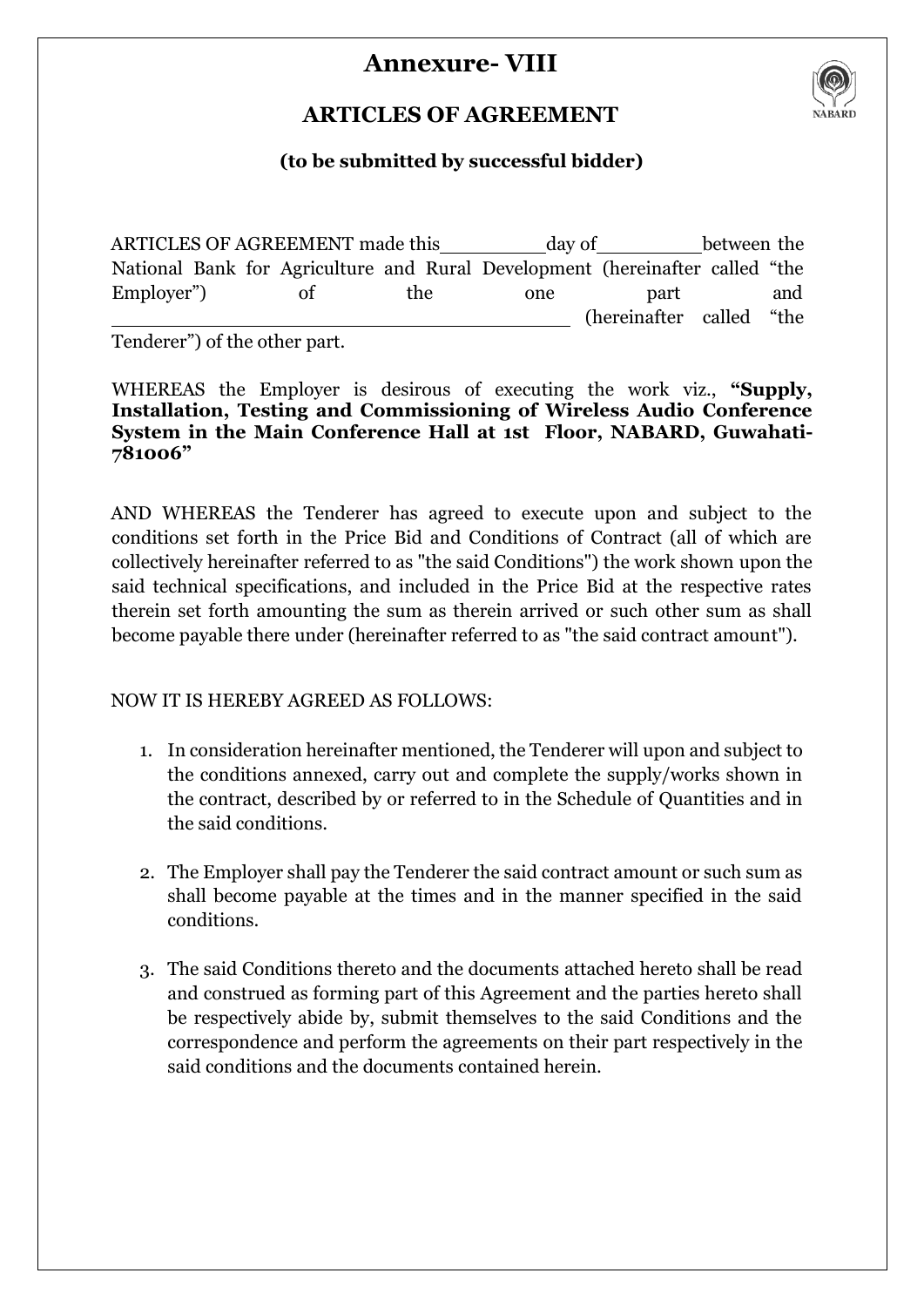

- 4. This Agreement and documents mentioned herein shall form the basis of this contract.
- 5. This contract is an item rate contract for the complete work to be paid for according to necessary installation carried out at site, at the rate contained in the Schedule of Rates or as provided in the said conditions.
- 6. The Tenderer shall afford every reasonable facility for carrying out of all works of other Contractors employed by the Employer and shall make good any damage done to walls, floors, etc. after the completion of such works.
- 7. The Employer reserves to itself the right of altering the nature of work by adding to or omitting any items of works or having portions of the same carried out without prejudice to this contract.
- 8. Time shall be considered as the essence of this contract and the Tenderer hereby agrees to commence the work/ job within the **three day** of receipt of the work order as provided for in the said conditions and to complete the entire work within the time period prescribed in the tender, reckoned from the date of receipt of such work order subject nevertheless to the provision for extension of time.
- 9. All payments by the Employer under this contract will be made only at Guwahati.
- 10. All disputes arising out of or in any way connected with this agreement shall be deemed to have arisen at Guwahati and only Courts in Guwahati shall have the jurisdiction to determine the same to the exclusion of all other courts.
- 11. That the tenderer has visited the site and fully understood the existing conditions of site for execution of work.
- 12. That the several parts of this contract have been read by the tenderer and fully understood by the tenderer.
- 13. IN WITNESS WHEREOF the Employer has set its hands to these presents through its duly authorized officials and the Tenderer has caused its common seal to be affixed hereunto and the said two duplicates/ has caused these presents and the said two duplicates here of to be executed on its behalf, the day and year first herein above written. (If the tenderer is a company).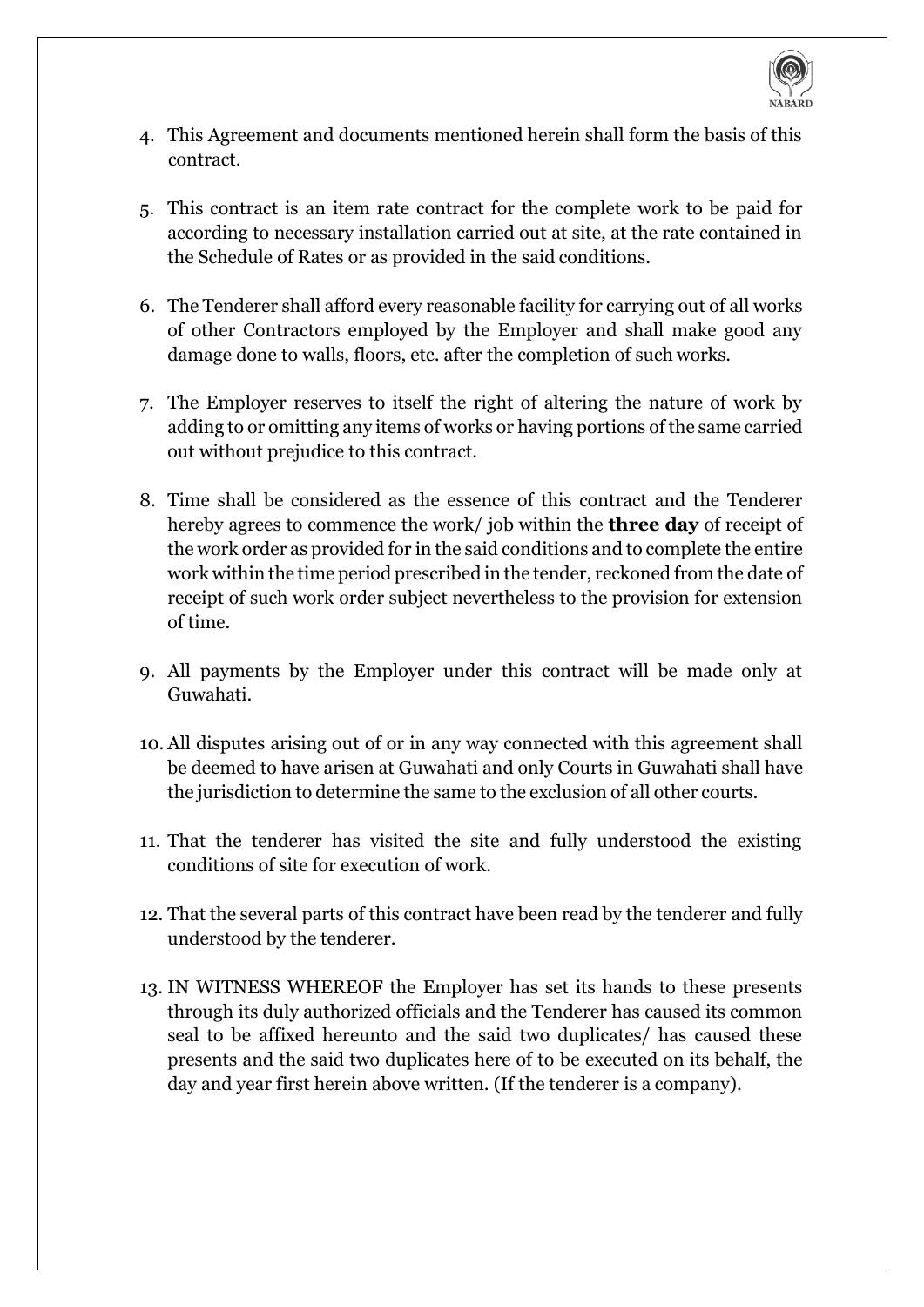

## **Signature Clause**

SIGNED AND DELIVERED by the National Bank for Agriculture and Rural Development by the hand of

Shri (Name & Designation)

In the presence of:

| <b>Witness # 1</b> | Witness $# 2$ |
|--------------------|---------------|
| Signature:         | Signature:    |
| Name:              | Name:         |
| Address:           | Address:      |

#### **SIGNED AND DELIVERED by the Bidder**

## **By the hand of**

(Name and Designation)

In the presence of:

## **Witness # 1 Witness # 2**

Signature: Signature:

Name: Name:

Address: Address: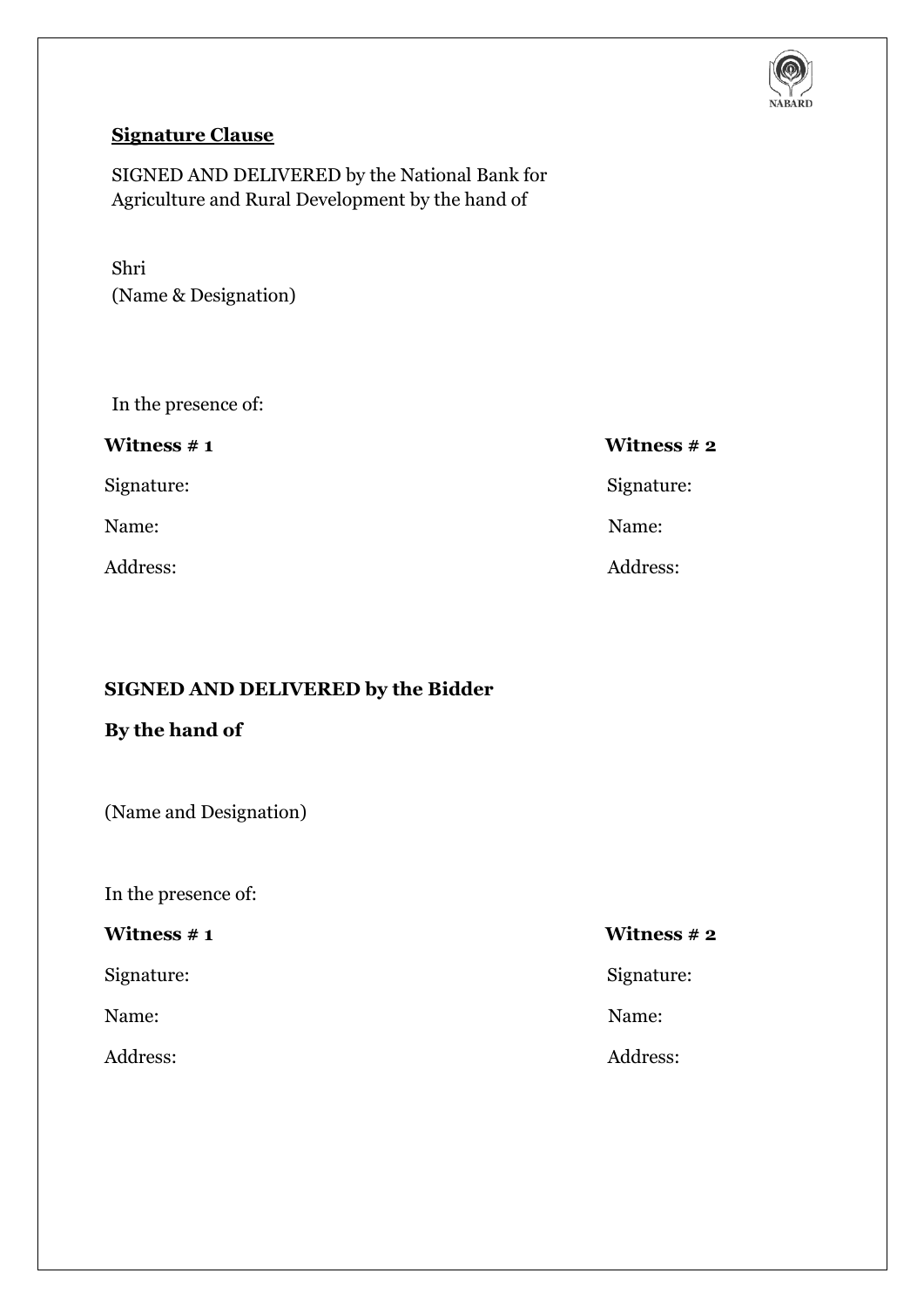

## **Annexure- IX**

## **Letter of Indemnity and Undertaking (to be provided by successful bidder)**

(To be stamped on Rs.100/- stamp paper)

The Chief General Manager, National Bank for Agriculture & Rural Development, G S Road, Dispur Guwahati-781006

#### Dear Sir

#### **" Tender for Supply, Installation, Testing and Commissioning of Wireless Audio Conference System in the Main Conference Hall at 1st Floor, NABARD, Guwahati- 781006"**

In consideration of National Bank for Agriculture and Rural Development, a body corporate established under the National Bank for Agriculture and Rural Development Act, 1981 (hereinafter referred to as 'NABARD') agreed to purchase hardware for the various functions as per the Schedule hereunder written and which are hereinafter for brevity sake referred to as 'the said systems package', subject to our furnishing declarations submit indemnity as contained hereafter.

#### NOW THEREFORE THIS LETTER OR INDEMNITY WITNESSETH THAT:

We, the Limited hereby declare and certify that we are the rightful owners/ licensees of the said systems offered for sale to NABARD and that the sale of the said systems to NABARD by us and the use thereof by NABARD does not infringe the property or other intellectual property or copy rights of any other person and that the same does not infringe the Copy Rights Act 1957 or any other Act for the time being in force.

We, the said **is a set of the said** imited hereby agree to indemnify and keep indemnified and harmless NABARD, its Officers, Servants, Agents and other authorized persons against any action that may be brought against us for infringement of the right of property or other intellectual property or copy rights in respect of said systems supplied by us to NABARD and will defend the same at our cost and consequences and will pay or reimburse NABARD, its officers, Servants, Agents and other authorized persons from all costs and other expenses that they may be put to or incur in that connection in accordance with the terms as provided for within the end User License Agreement that accompanies the said systems.

We the said **Limited hereby also agree** to indemnify and keep indemnified and harmless NABARD, its Officers or servants or agents and other authorized persons against any third party claims in respect of any damages or compensation payable in consequences of any accident or injury sustained or suffered by our employees or agents, or by any other third party resulting from or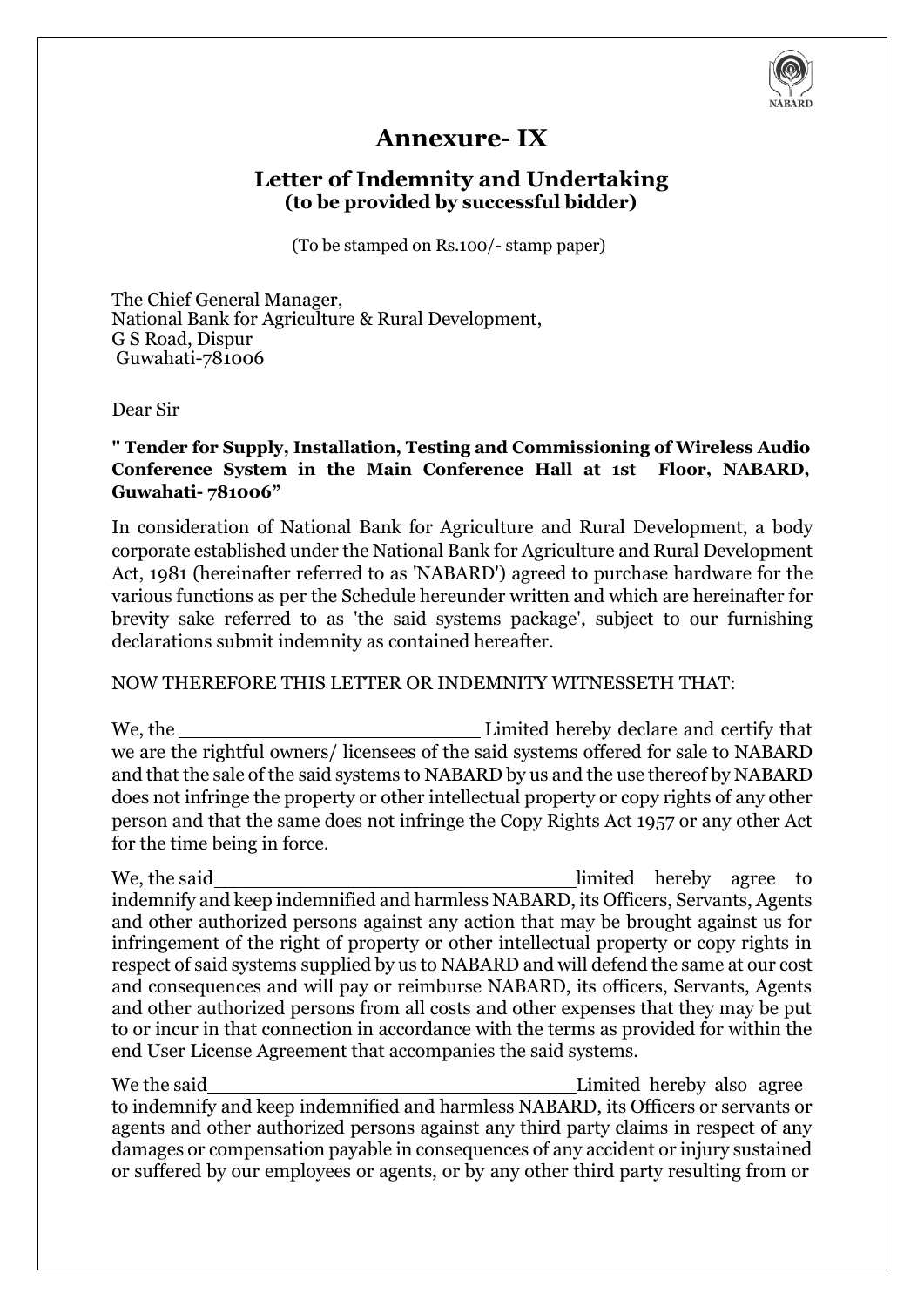

by any action, omission, or operation conducted by or on behalf of us and against any and all claims by employees, workmen, Contractors, sub-Contractors, suppliers, agent(s) , employed/engaged or otherwise working for us. In respect of any and all claims under the Labour Laws including wages, salaries, remuneration, compensation or like.

In witness whereof he has put his hands and seal the month and year first herein above mentioned.

Yours faithfully

(Name and designation)

Of Authorized official

Signed and delivered by

The within named

In the presence of

1) Witness

2) Witness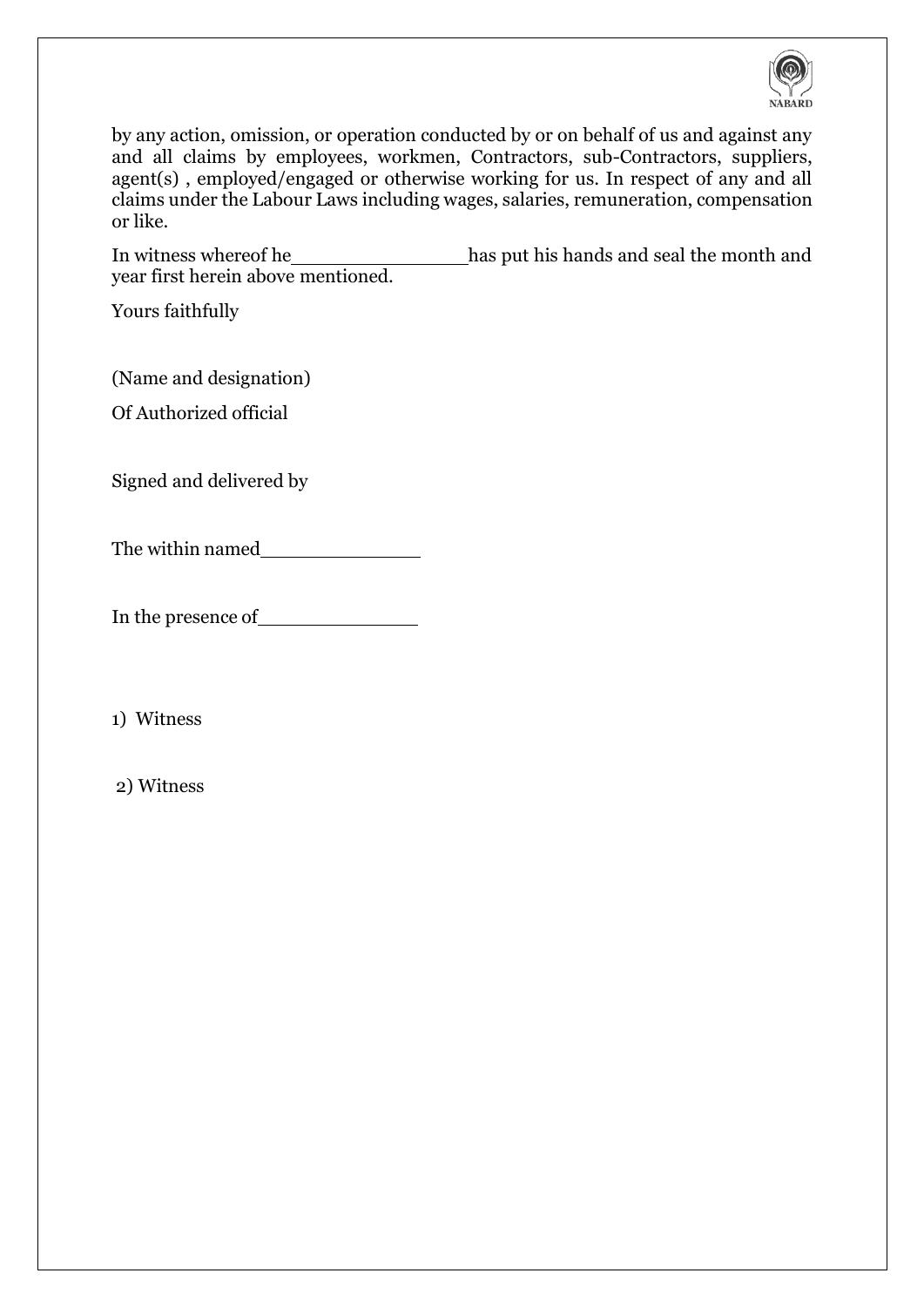

# Part- II

# PRICE BID SCHEDULE OF QUANTITY

#### **PREAMBLE TO SCHEDULE OF QUANTITIES**

**The work of Supply, Installation, Testing and Commissioning of Wireless Audio Conference System in the Main Conference Hall at 1st Floor, NABARD, Guwahati- 781006** with its Preamble to Schedule of Quantities form a part of Schedule of Quantities for contractual purpose and should be studied carefully prior to filling up the Schedule of Quantities.

1. Schedule of Quantities supersedes Technical specifications, General and Particular conditions of Contract in case there are any discrepancies between any of these sections.

2. Items are described to the best possible extent in Schedule of Quantities. However, should there be any clarifications required about any item, the same should be done by the bidder prior to quoting final rate for a particular item. No claim for any unclear and missing information shall be entertained once the contract is awarded.

3. Rate to be quoted against any item in the Schedule of Quantities shall be inclusive of all the materials, labor, equipment, facilities and direct and indirect overheads and profits necessary for safe and timely completion of item in accordance with the specifications.

4. Notes given in the Bill of Quantities should be read carefully before quoting the rates.

5. All quoted rates shall be inclusive of all taxes, Government Sales Tax (State & Central), service tax or any other taxes inclusive of octroi and excise duty, levies, wages, etc. as per Minimum Wages Act etc. No other claim whatsoever in this respect shall be entertained. The rates shall be firm for the duration of this contract plus authorized extension period, if any.

6. Rate quoted by the Contractor shall include for removal of debris out of premises to the safe Municipal limit, removing stains and cleaning the site thoroughly and unless the same is done to the satisfaction of the Consultant/NABARD, the bill will not be settled.

7. The tender rates shall be firm and shall not be subjected to variations on accountof fluctuations in market rates, taxes or any other reasons whatsoever during the tender period.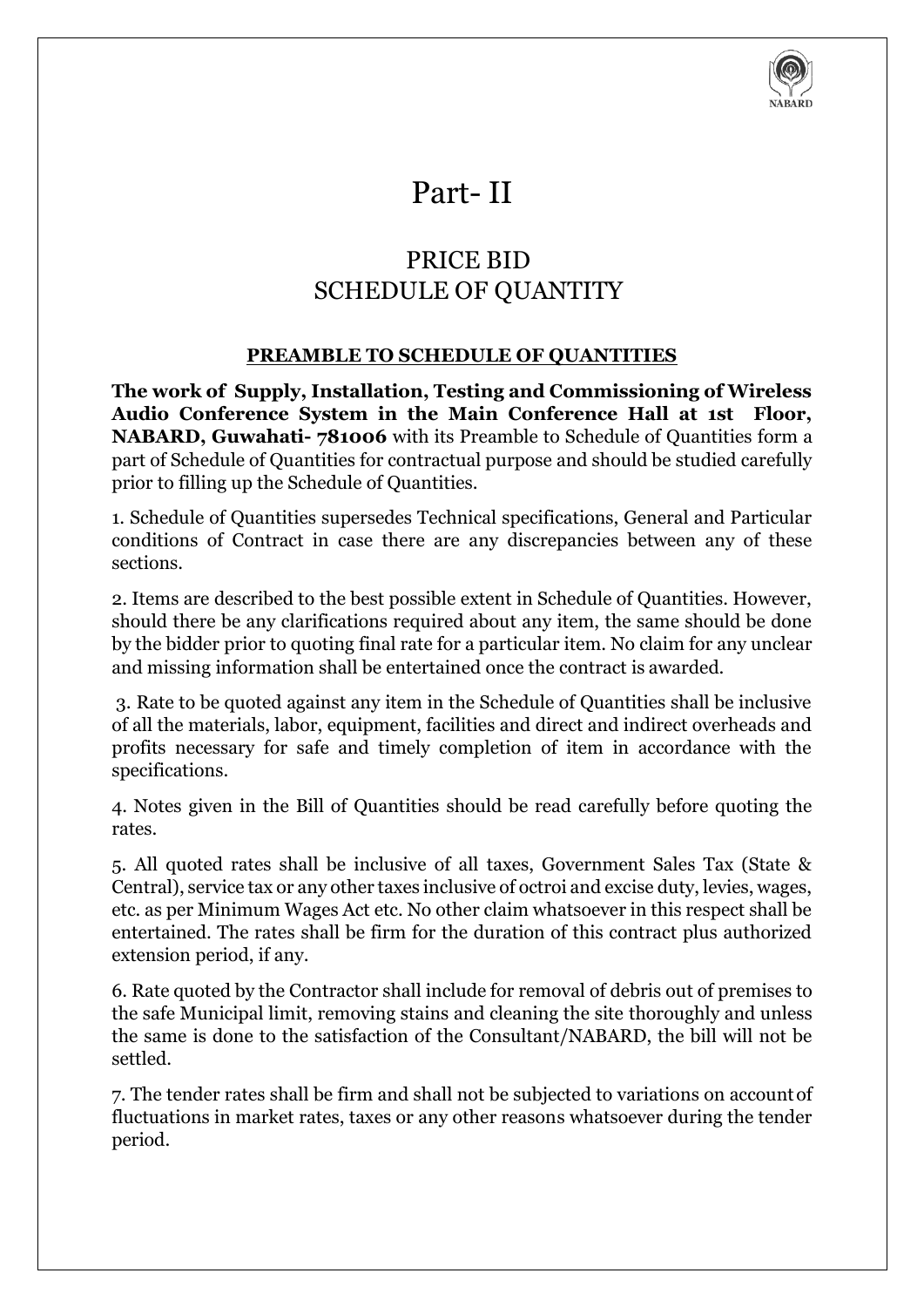

8. RATES TO BE FILLED IN BILL OF QUANTITIES: The tenderer is requested to fill up rates both in figures and words. If on checking there are differences between the rates given by the Contractor in words and figures or in the amount worked out by him, the following procedure shall be followed.

(a) When there is a difference between the rates in figure and in words, the rates, which correspond to the amounts worked out by the Contractor shall be taken as correct.

(b) When the amount of an item not worked out by the Contractor or it does not correspond with the rate written either in figures or in words, then the rate quoted by the Contractors in words shall be taken as correct.

(c) When the rates quoted by the Contractor in figures and in words tallies but the amount is not worked out correctly, the rate quoted by the Contractor shall be taken as correct and not the amount.

9. The clients do not bind themselves to accept the lowest or any tender and reserve the right to accept or reject any or all the tenders, either in whole or in part without assigning any reason for doing so.

#### DECLARATION BY THE CONTRACTOR

I / We have read and understood all the instructions/conditions stated above and I / We accept all the above terms and conditions without any reservation. I / We have taken into account the above terms and conditions while quoting the rates.

Place:

Signature of Contractor

Date:

Name and Seal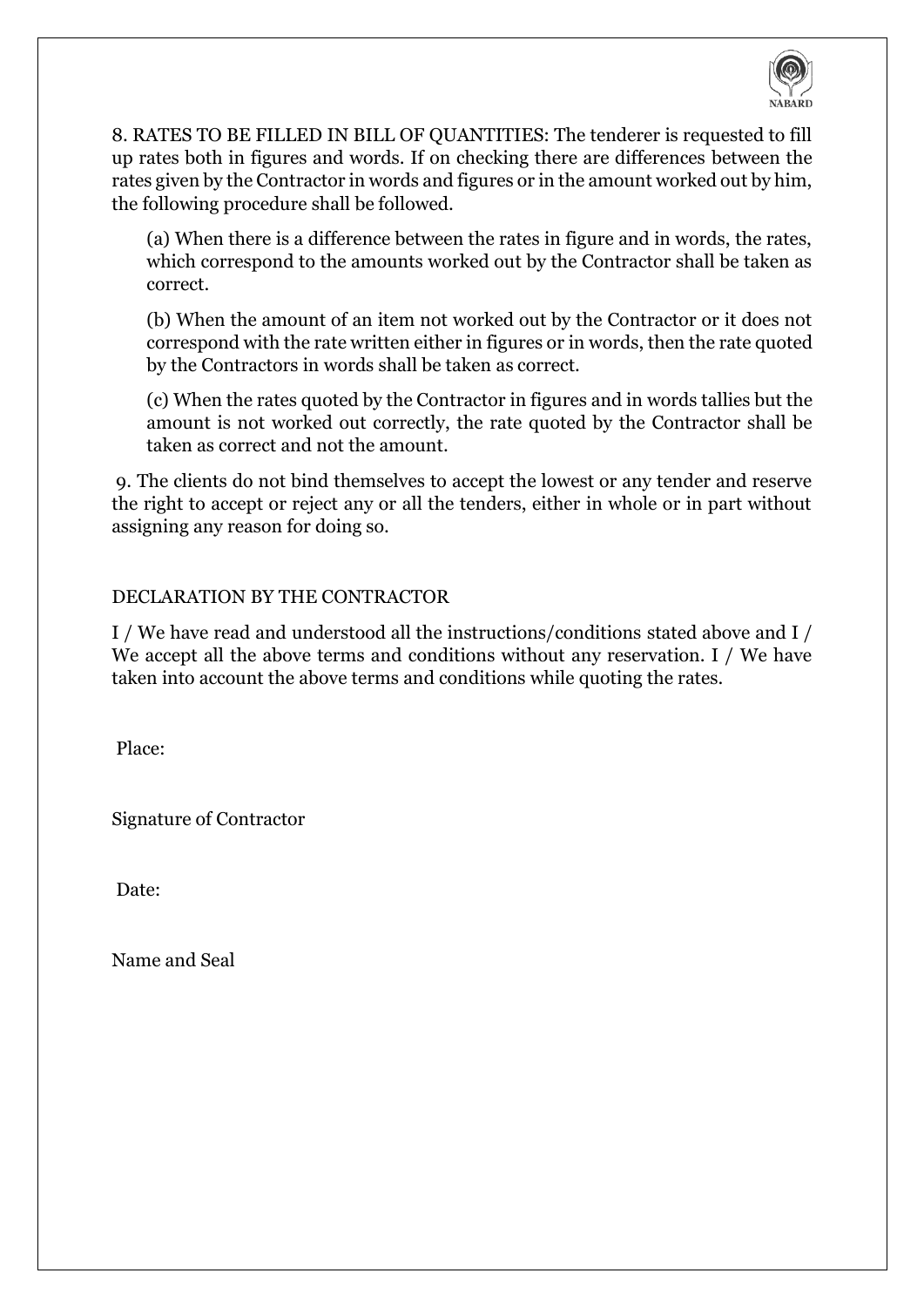

# **PRICE BID / SCHEDULE OF QUANTITY**

# **(A) Bid for New Equipment**

### **(Amount in Rupees)**

| Sl.<br>No.                   | *Name of Item                        | <b>Make and</b><br><b>Model</b>   | <b>Quantity</b> | Price per<br>Unit | <b>Total</b> |  |  |
|------------------------------|--------------------------------------|-----------------------------------|-----------------|-------------------|--------------|--|--|
|                              |                                      |                                   | $\mathbf{A}$    | B                 | $C = A^*B$   |  |  |
| $\mathbf{1}$                 | Chairman<br>Unit                     | Make: Ahuja<br>Model: CWS - 8100C | $\mathbf{1}$    |                   |              |  |  |
| $\mathbf{2}$                 | <b>Delegate</b><br><b>Units</b>      | Make: Ahuja<br>Model: CWS-8200D   | 24              |                   |              |  |  |
| 3                            | <b>Goose-neck</b><br>Microph-<br>one | Make: Ahuja<br>$Model: GN-45$     | 25              |                   |              |  |  |
| $\overline{\mathbf{4}}$      | <b>Host unit</b>                     | Make: Ahuja<br>Model: CWS-8300R   | $\mathbf{1}$    |                   |              |  |  |
| $\overline{\mathbf{5}}$      | Amplifier<br>Unit                    | Make: Ahuja<br>Model: SSB-120 DP  | $\mathbf{1}$    |                   |              |  |  |
| 6                            | <b>Cordless</b><br>microphone        | Make: Ahuja<br>Model: 700 U2      | $\overline{2}$  |                   |              |  |  |
| $\overline{7}$               | <b>Wall Speakers</b>                 | Make: Ahuja<br>Model: ASX 312BT   | $\overline{4}$  |                   |              |  |  |
|                              | $Total =$<br>(i)                     |                                   |                 |                   |              |  |  |
|                              | Add GST $\_\% =$<br>(ii)             |                                   |                 |                   |              |  |  |
|                              | (iii)<br>Grand total = $(i + ii)$ =  |                                   |                 |                   |              |  |  |
| <b>Grand Total in words:</b> |                                      |                                   |                 |                   |              |  |  |

**\* Description of items as per Annexure VI**

**Authorized Signatory**

**Seal**